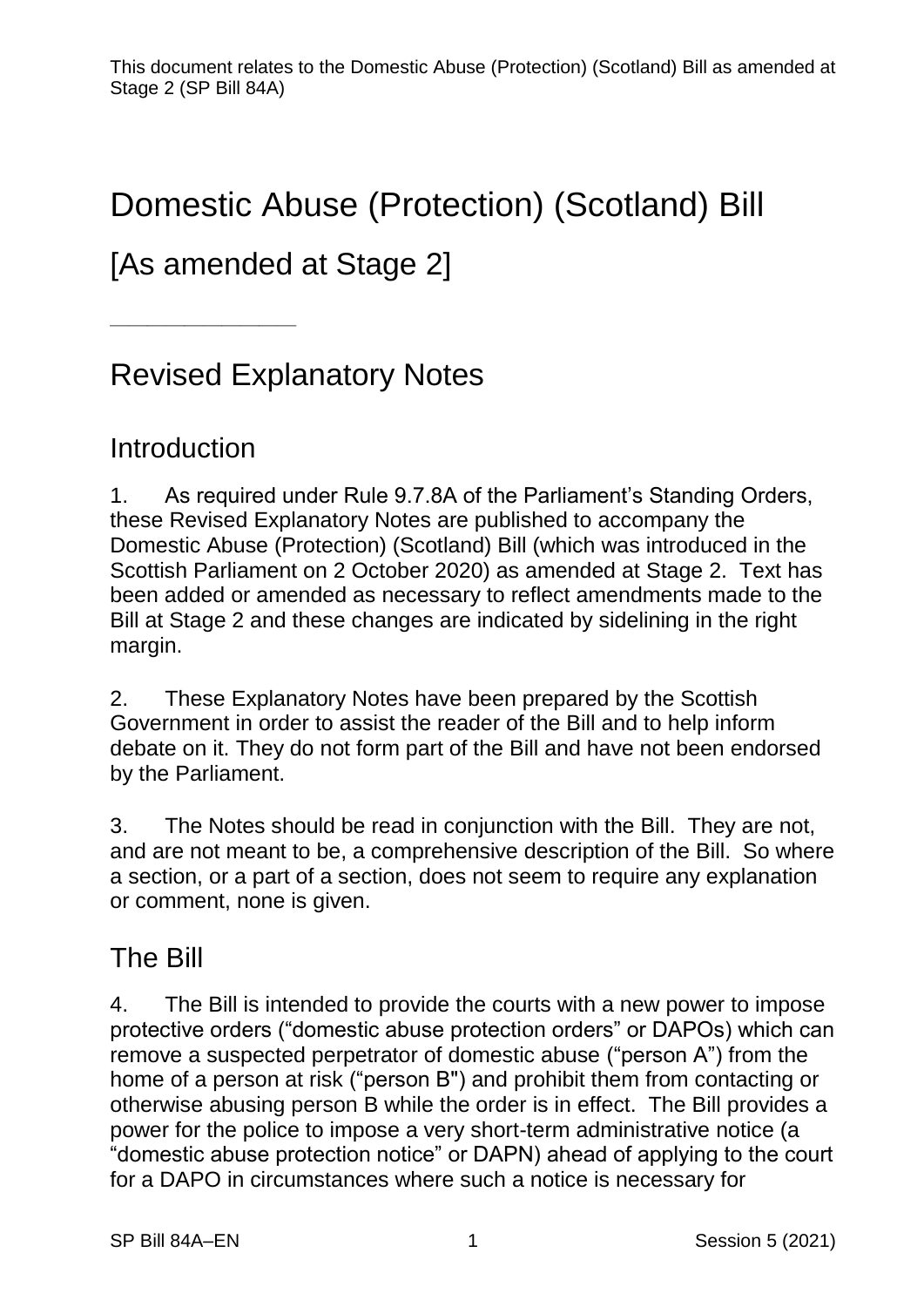protecting person B from abusive behaviour by person A before an interim or full DAPO can be made. The Bill requires the police to apply to a court for a DAPO no later than the next court day after giving a DAPN.

5. The orders are intended to fill the gap that exists in that where someone is experiencing domestic abuse, they are likely to lack the freedom of action to pursue other longer term remedies to address their situation such as seeking a civil order through the courts themselves, and the police and criminal courts would only have powers to impose restrictions where the alleged perpetrator has been arrested on suspicion of having committed a criminal offence or convicted of a criminal offence. The orders will provide the person at risk with some certainty about their protection which is immediate, does not require any action to be taken by the person at risk and is independent of any criminal investigation.

6. The police notices and court-issued orders are intended to provide another means by which action can be taken to protect someone who is at risk of abuse from their partner or ex-partner. The intention is that during the time in which the police notices and court-imposed protection orders are in place, the person at risk would be protected from harm and would have time and space to consider their long-term housing options and take steps to secure their safety. Depending on the circumstances, this could involve moving home, pursuit of an exclusion order, non-harassment order or interdict or steps to remove a person from shared tenancy.

7. The Bill will also create a new ground on which a social landlord can apply to the court for recovery of possession of a house from a perpetrator of domestic abuse with a view to transferring it to the victim or, where the perpetrator and victim are joint tenants, to end the perpetrator's interest in the tenancy and enable the victim to remain in the family home.

Part 1 – Domestic abuse protection notices and orders

Persons to whom, and behaviour to which, notices and orders may relate

#### **Section 1 – Persons to whom domestic abuse protection notices and orders may relate**

8. Section 1 describes who can be protected by the operation of domestic abuse protection notices (DAPN) and domestic abuse protection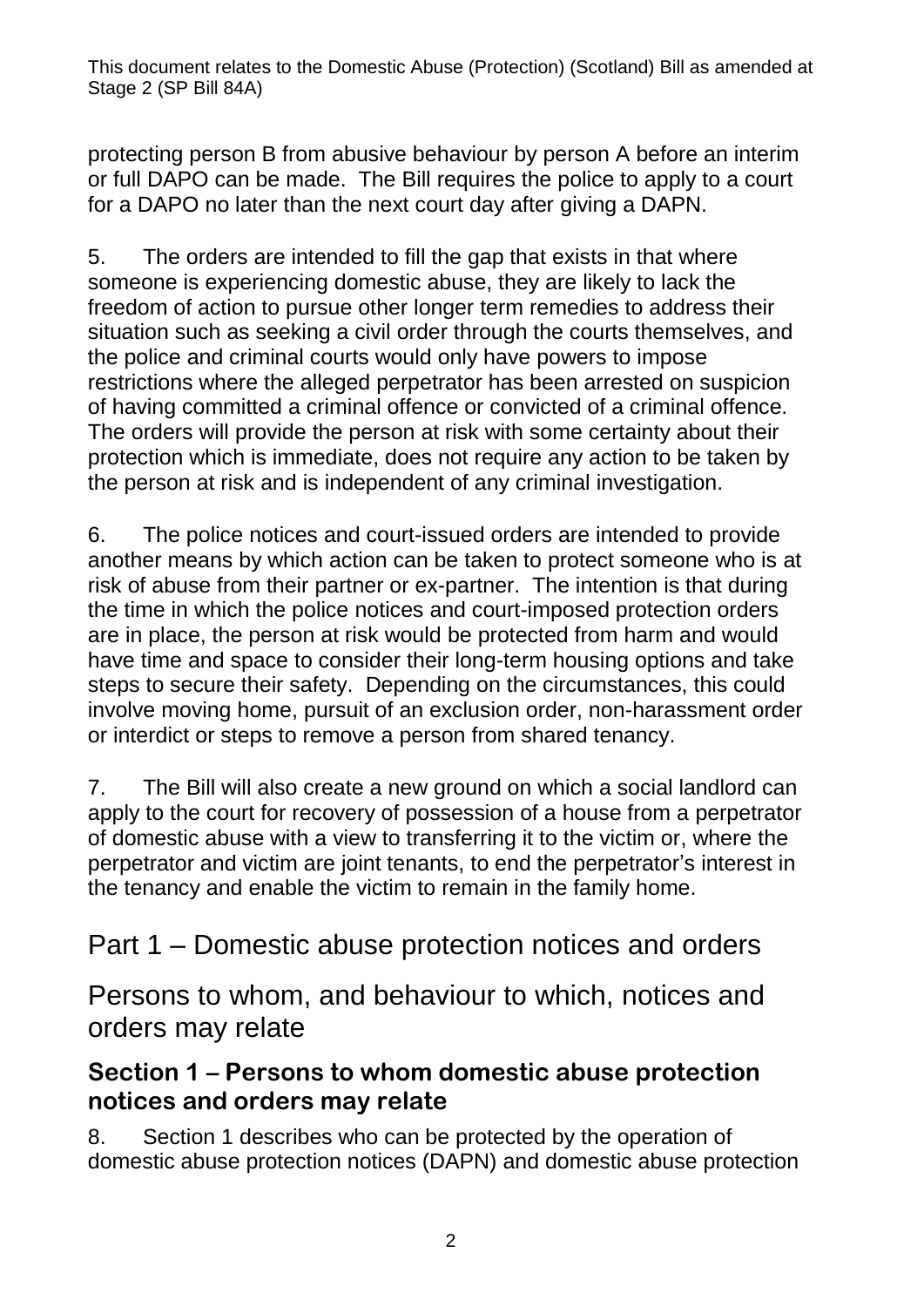orders (DAPO) as well as describing the persons against whom such notices and orders may be made. The person who is protected is person B and the person against whom the DAPN or DAPO is imposed is person A.

9. Section 1(1)(a) provides that person A must be at least 18 years old.

10. Section 1(1)(b) provides that person B must be at least 16 years old. In addition, person B must be the partner or ex-partner of person A and person A must live with person B some or all of the time. The DAPN or DAPO must be for the purpose of protecting person B from abusive behaviour by person A.

11. Section 1(2) provides a definition of partner. Person A and person B are partners if they are each other's spouse or civil partner or in an intimate personal relationship with each other. Former relationships of the specified types are covered in addition to current relationships.

12. The phrase "intimate personal relationship" is intended to cover relationships between boyfriends and girlfriends (including same-sex and non-binary relationships), although the relationship need not be sexual. Other family relationships and other types of relationship (e.g. between friends or business partners or work colleagues) are not covered.

#### **Section 2 – Meaning of abusive behaviour**

13. Section 2 provides the meaning of abusive behaviour by person A towards person B.

14. Section 2(2) provides that behaviour by person A is abusive of person B if a reasonable person would consider the behaviour is likely to cause person B to suffer physical or psychological harm. References to psychological harm include fear, alarm or distress by virtue of section 2(5).

15. Under section 2(2), there is no requirement for person B to actually suffer physical or psychological harm.

16. Section 2(3) provides that "behaviour" includes things said or otherwise communicated as well as things done. It also encompasses an intentional failure to do, say or otherwise communicate something (e.g. a failure to pass on times and dates of appointments or social occasions, or a failure to feed a family pet).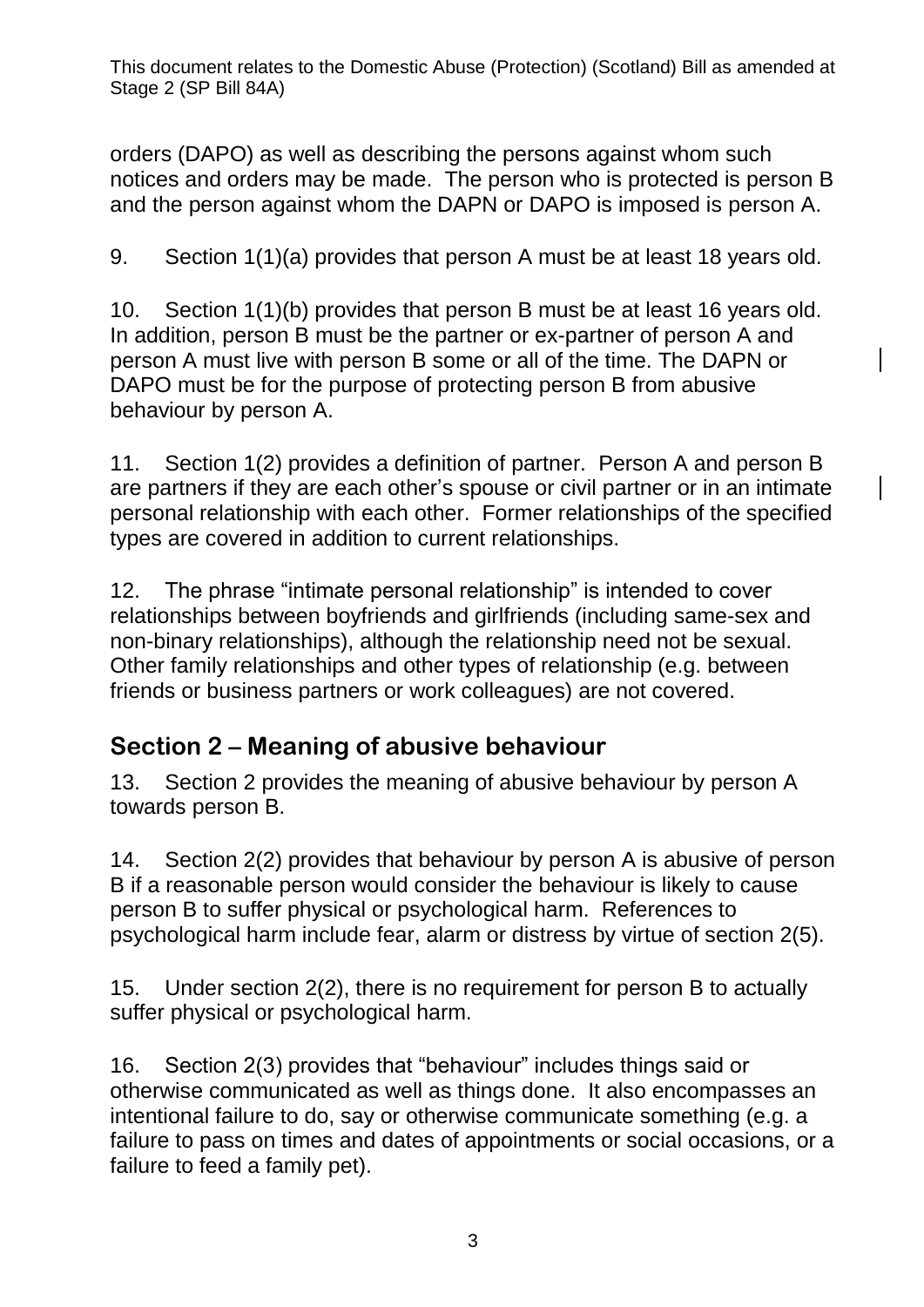17. Section 2(4)(a) provides that behaviour directed at a person includes behaviour directed towards property. It is not a requirement that the property must belong to person B. It could, for instance, be shared property or property belonging to a third party, such as person A's parents. Property includes pets or other animals (for example agricultural livestock) whether belonging to person B or others.

18. Section 2(4)(b) provides that behaviour directed at person B includes behaviour carried out with or through a third party. This might include, for example, getting another person to spy on or report on the activities of person B. The third party's involvement could possibly be unwitting or unwilling, as they may be entirely unaware that their behaviour was helping person A to abuse person B or may have been coerced into participating in the abuse of person B.

19. Section 2(6) provides that for the purpose of Part 1, 'behaviour' may consist of a single incident or a course of conduct, and so in determining whether behaviour is abusive, regard is to be had, not only to whether an individual incident is likely to cause person B to suffer physical or psychological harm, but whether a course of conduct as a whole is likely to do so.

#### **Section 3 – What constitutes abusive behaviour**

20. Section 3 provides a description of what constitutes abusive behaviour. The description is non-exhaustive and it therefore remains possible in any individual case that person A's behaviour was abusive in some other way.

21. Section 3(2) provides that behaviour which is abusive of person B includes behaviour directed at person B which is violent, threatening or intimidating (for example, assault or threats). It also covers behaviour directed at person B or at any other person (in particular, a child of person B) which has as its purpose, or among its purposes, or would be considered by a reasonable person likely to have, one or more of the effects on person B that are listed in section 3(3).

22. Section 3(3) provides a list of effects on person B that are relevant in order to indicate behaviour is abusive in connection with DAPNs and DAPOs. This is intended to ensure that, for example, psychological abuse or coercive and controlling behaviour falls within the definition of abusive behaviour.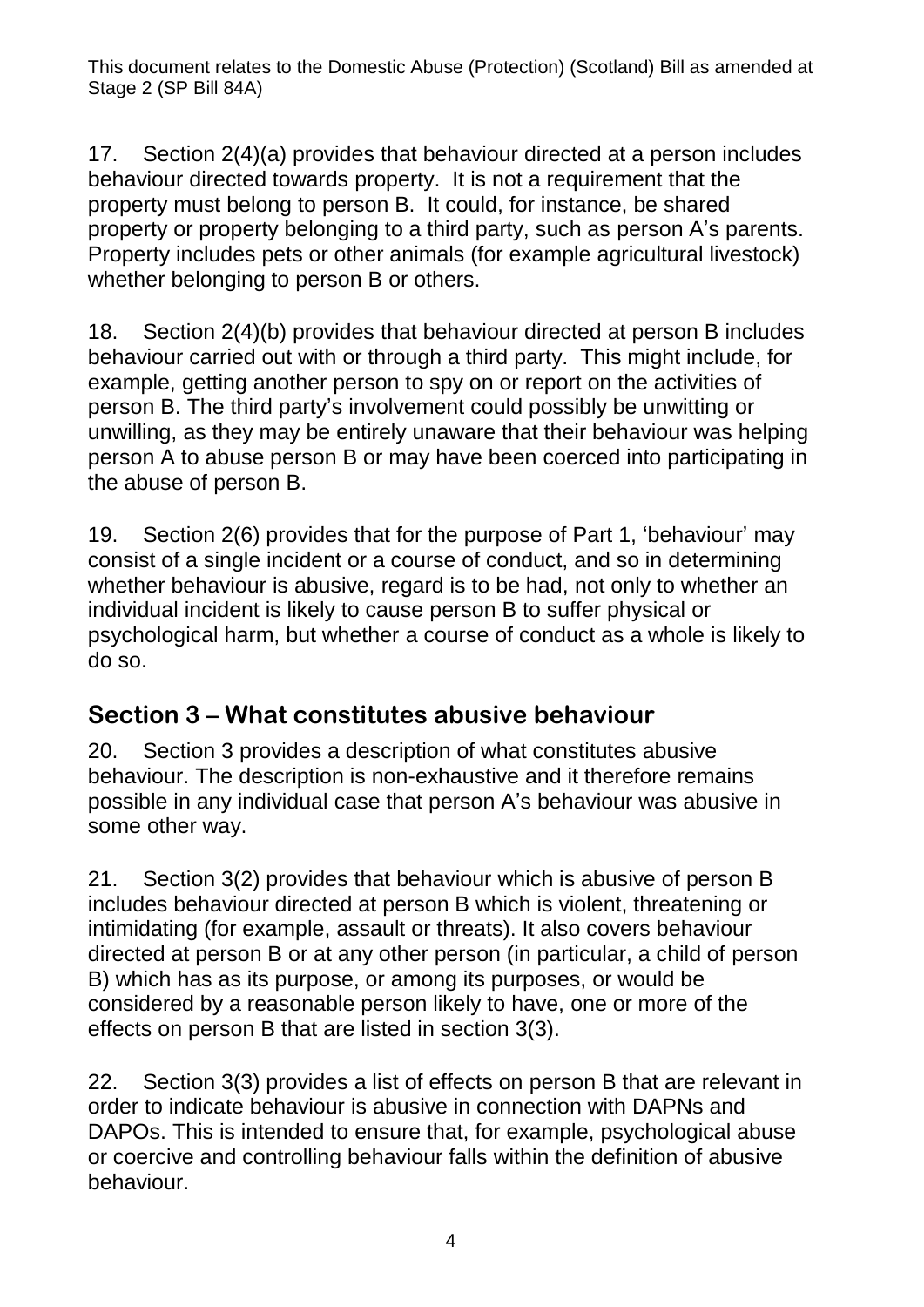23. Section 3(3)(a) provides that behaviour which makes person B dependent on or subordinate to person A can be considered to have a relevant effect. This could include, for example, preventing person B from having access to money, forcing person B to leave their job, taking charge of household decision-making to the exclusion of person B or treating person B as a domestic slave.

24. Section 3(3)(b) provides that behaviour which has the effect of isolating person B from friends, relatives or other sources of support can be considered to have a relevant effect. This could include, for example, controlling person B's movements or access to their phone or other forms of communication, not allowing visits from or to person B's friends or family, or deliberately failing to pass on messages from friends or family.

25. Section 3(3)(c) provides that behaviour which has the effect of controlling, regulating or monitoring person B's day-to-day activities can be considered to have a relevant effect. This could include, for example, checking person B's phone, e-mail or social media use, controlling what clothes person B can or cannot wear, or placing unreasonable requirements on person B to, for example, prepare meals in a particular way at a particular time every day.

26. Section 3(3)(d) provides that behaviour which has the effect of depriving person B of, or restricting person B's freedom of action is behaviour which can be considered to have a relevant effect. This addresses behaviour which robs person B of their autonomy, for example, preventing person B from attending work or college, preventing person B from leaving the house alone, insisting on accompanying person B to medical appointments, or taking decisions for person B in relation to private, individual matters that a person would normally decide for themselves.

27. Section 3(3)(e) provides that behaviour which has the effect of frightening, humiliating, degrading or punishing person B is behaviour which has a relevant effect. This could include, for example, abusive namecalling, threats of self-harm, manipulating person B into doubting their sanity, controlling person B's access to the toilet or forcing person B to eat food off the floor.

28. Section 3(4) provides that references to violent behaviour includes sexual violence as well as physical violence. It should be noted that non-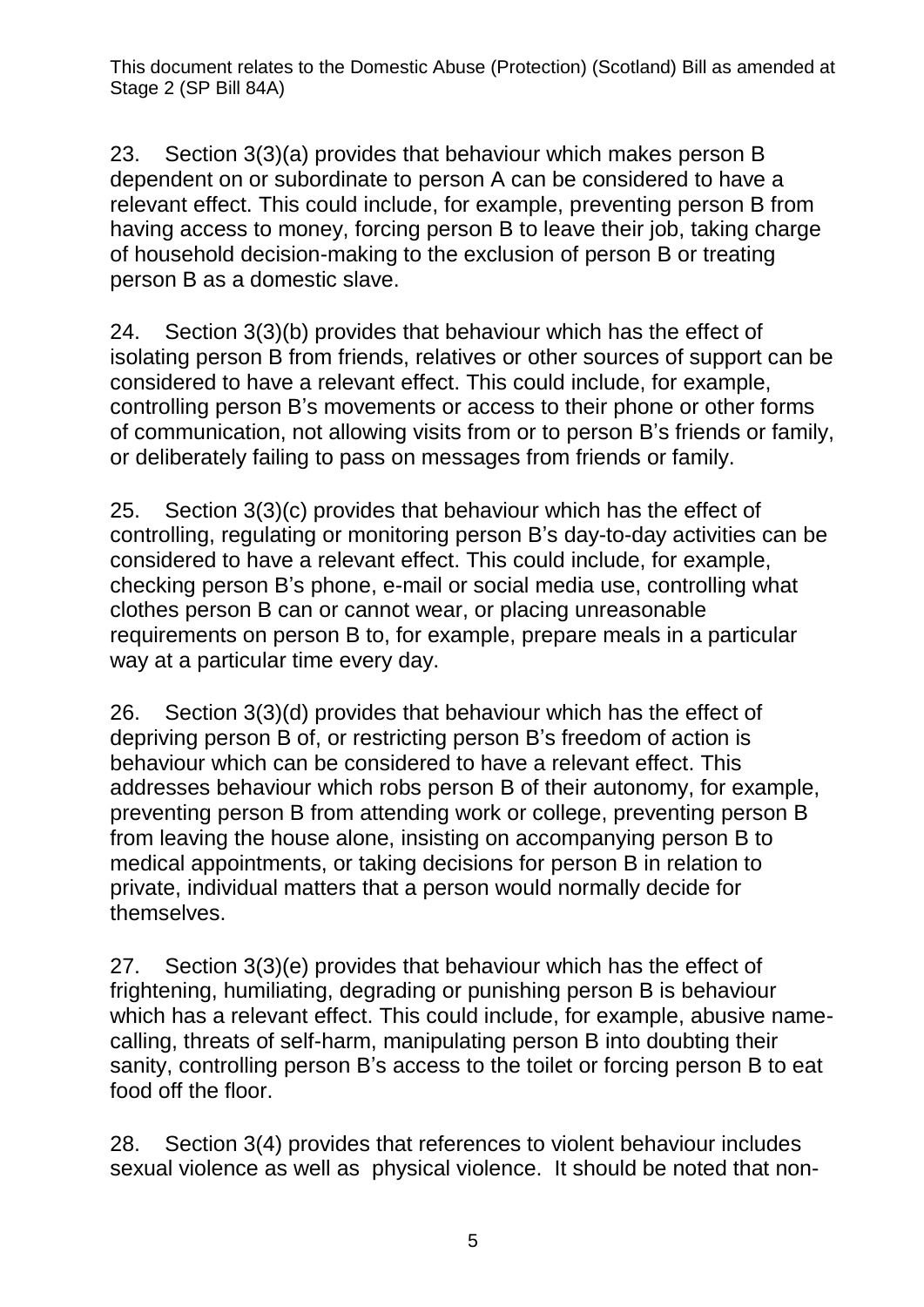violent sexually abusive behaviour may be considered abusive under section 3(2)(b) and (3) where it is behaviour that is intended, or likely to have, one of the relevant effects on person B; for example, behaviour which has the effect of frightening, humiliating, degrading or punishing person B. Non-violent sexually abusive behaviour may also be considered threatening or intimidating in terms of section 3(2)(a).

#### Domestic abuse protection notices

#### **Section 4 – Making of domestic abuse protection notice**

29. Section 4 sets out the test for making a DAPN and the process by which a senior constable can make a DAPN. A definition of a 'senior constable' is provided at section 17. A senior constable is a constable holding the rank of inspector or above.

30. Section 4(1) sets out the conditions which must be met for a senior constable to make a DAPN.

31. Section 4(1)(a) provides that the senior constable must have reasonable grounds for believing that person A has engaged in behaviour that is abusive of person B. A definition of abusive behaviour is contained at sections 2 and 3.

32. Section 4(1)(b) provides that the senior constable must have reasonable grounds to believe that it is necessary for a DAPO to be made for the purpose of protecting person B from abusive behaviour by person A. Only a sheriff can make a DAPO but this part of the test reflects the fact that a DAPN can only exist as a precursor to an application for a DAPO under section 8(1).

33. Section 4(1)(c) provides that the senior constable must also have reasonable grounds for believing that there is a risk of person A engaging in further abusive behaviour towards person B immediately and it is necessary to make a DAPN to protect person B from that abusive behaviour.

34. Section 4(1A) makes clear for the purposes of section 4(1)(c), "immediately" means in the period before the sheriff can make an interim DAPO or a full DAPO.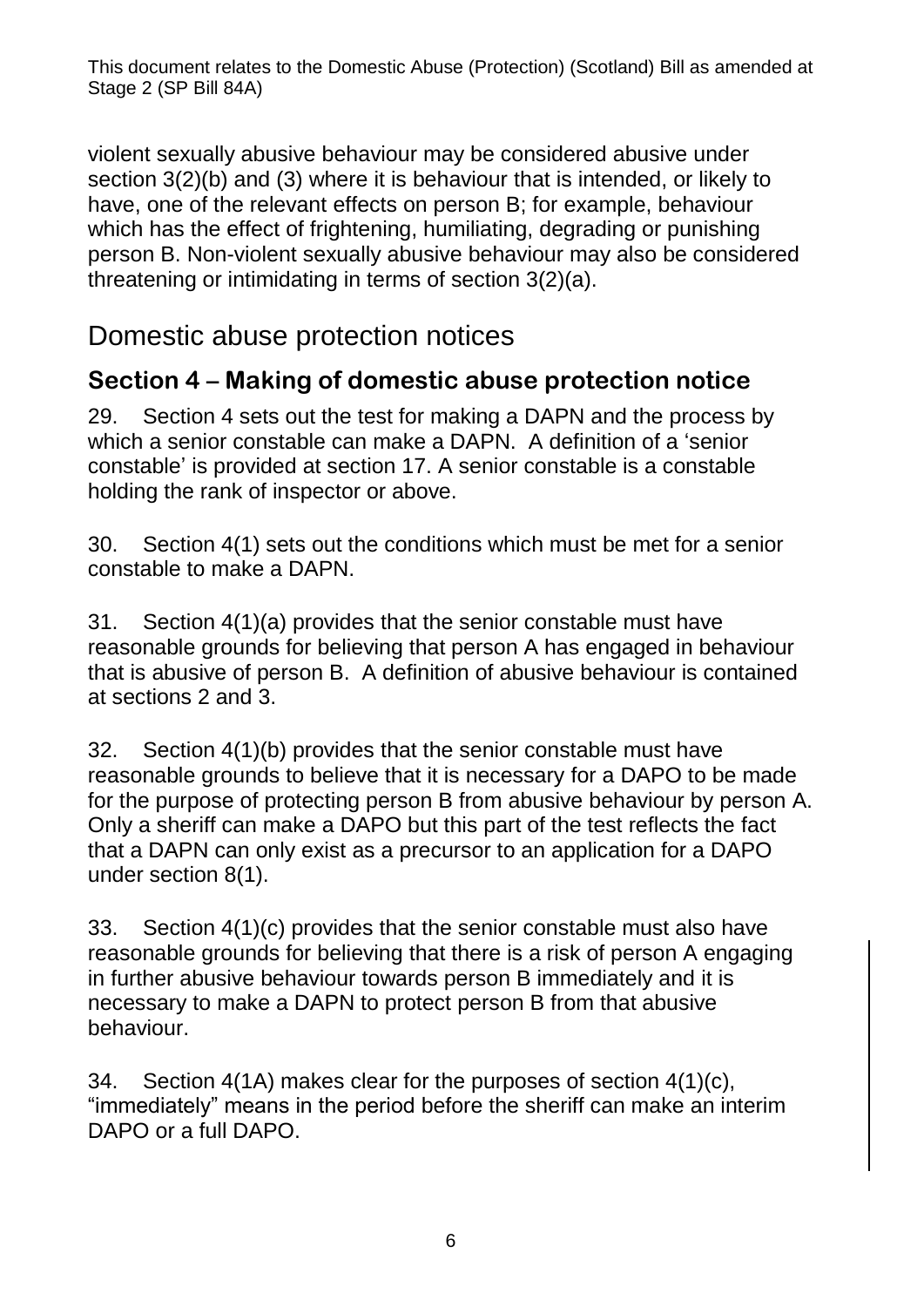35. Section 4(2) provides that, in determining whether person A has been abusive towards person B, it does not matter whether the abusive behaviour occurred in Scotland or elsewhere.

36. Section 4(3) sets out the steps which the senior constable must take and factors which the senior constable must take into account before making a DAPN.

37. Section 4(3)(aa) provides that they must take such steps as are reasonable in the circumstances to establish whether person A and person B have any views in relation to the notice which they wish to be taken into account and, if so, to obtain those views. It does not need to be the senior constable who personally obtains the views – it could, for example, be a constable who attends an incident involving person A and person B.

38. Section 4(3)(ab) provides the senior constable must take into account any views of which the senior constable is aware as a result of the duty contained in section 4(3)(aa) and the welfare of any child whose interests the senior constable considers to be relevant to the making of a DAPN. In the majority of cases, this is likely to be a child who normally resides with person B.

39. Section 4(4) provides, for the avoidance of doubt, that the senior constable does not require to obtain the consent of person B before making a DAPN.

#### **Section 5 – Content and effect of notice**

40. Section 5 sets out what conditions may be included in a DAPN and the period for which it has effect.

41. Section 5(1) provides a list of prohibitions and requirements that may be included in a DAPN. The list is exhaustive and a DAPN cannot include a prohibition or requirement that is not listed in this subsection.

42. Section 5(2) provides that a prohibition or requirement listed at section 5(1) can only be imposed in a DAPN if the senior constable who makes the notice considers that it is necessary to do so to protect person B from abusive behaviour by person A.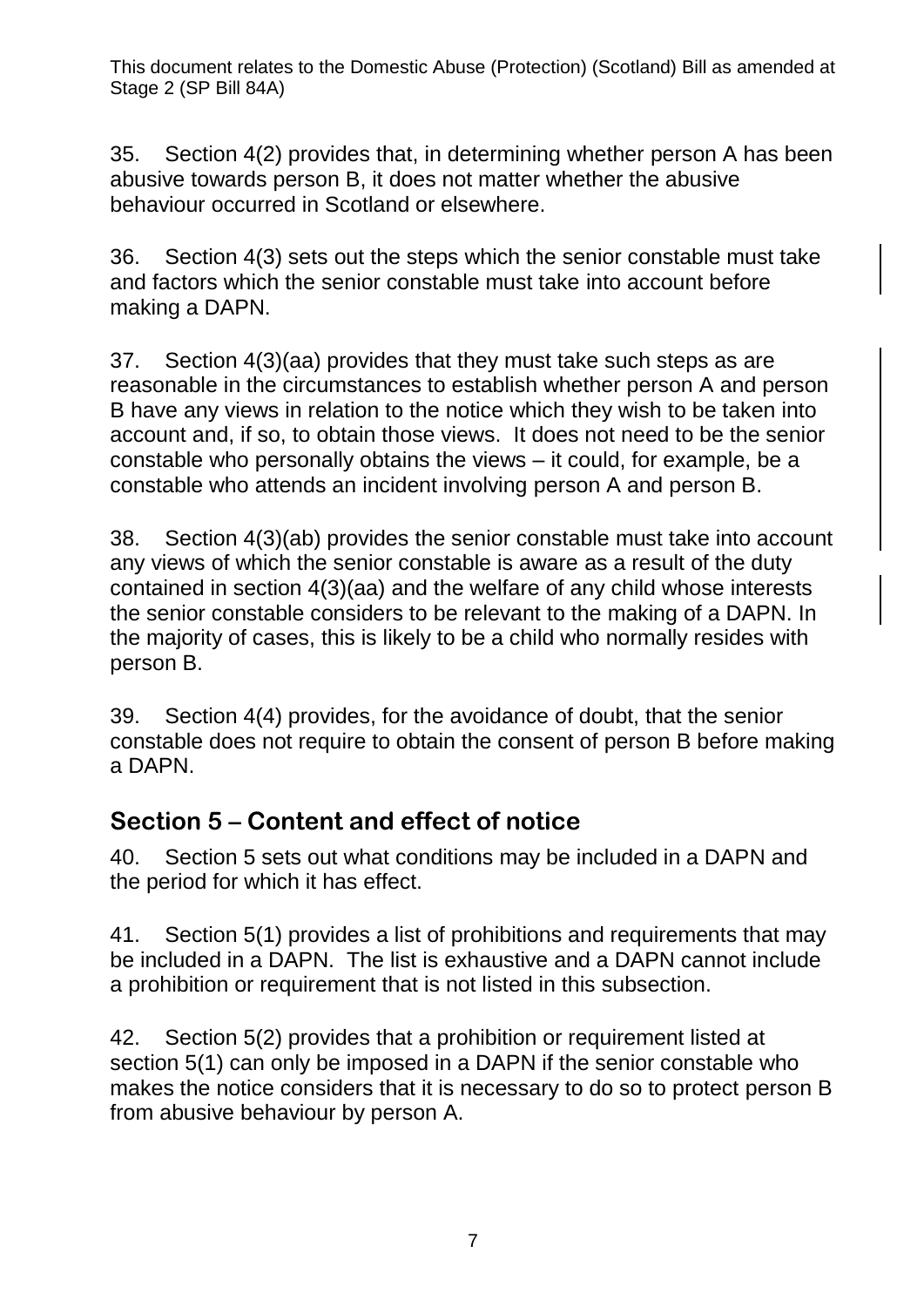43. Section 5(2A) provides discretion to the senior constable to decide whether to make it a requirement of a DAPN for person A, at the time the notice is delivered, to either: provide an address at which person A can be notified with details of the hearing to be held on the application for a DAPO; or undertake to provide such an address within a specified time or to attend a specified police station at a specified time for the purpose of being given notice of the hearing. Person A would then be required to comply with any undertaking given.

44. Section 5(3) provides that a DAPN takes effect when it is given to person A in accordance with section 6(3), which requires that it must be delivered in person to person A by a constable. Section 5(3) further provides that the requirement mentioned in subsection (2A) takes effect only if and when person A fails to provide an address in response to a request under section 6(4), which places a duty on the constable, when giving the notice, to ask person A for an address at which person A may be given notice of the hearing on the application for a DAPO. A DAPN ceases to have effect in accordance with section 11(9). If the sheriff makes a DAPO or interim DAPO at the hearing under section 11(3) then the DAPN ceases to have effect when the sheriff makes the order. If the sheriff does not make a DAPO or interim DAPO at the hearing then the DAPN ceases to have effect when the hearing ends.

45. Section 5(4) makes clear that the term "specified" as contained in section 5(2A) means specified by the constable delivering the notice to person A under section 6(3).

#### **Section 6 – Further requirements in relation to notice**

46. Section 6 sets out further requirements regarding the content and giving of a DAPN.

47. Section 6(1) provides that a DAPN must be in writing.

48. Section 6(2) sets out the information that must be included in a DAPN.

49. Section 6(2)(a) provides that a DAPN must state that the senior constable who made the notice had reasonable grounds for believing that: person A engaged in behaviour which is abusive of person B; it is necessary for a DAPO to be made to protect person B from abusive behaviour by person A; and there is a risk of person A engaging in further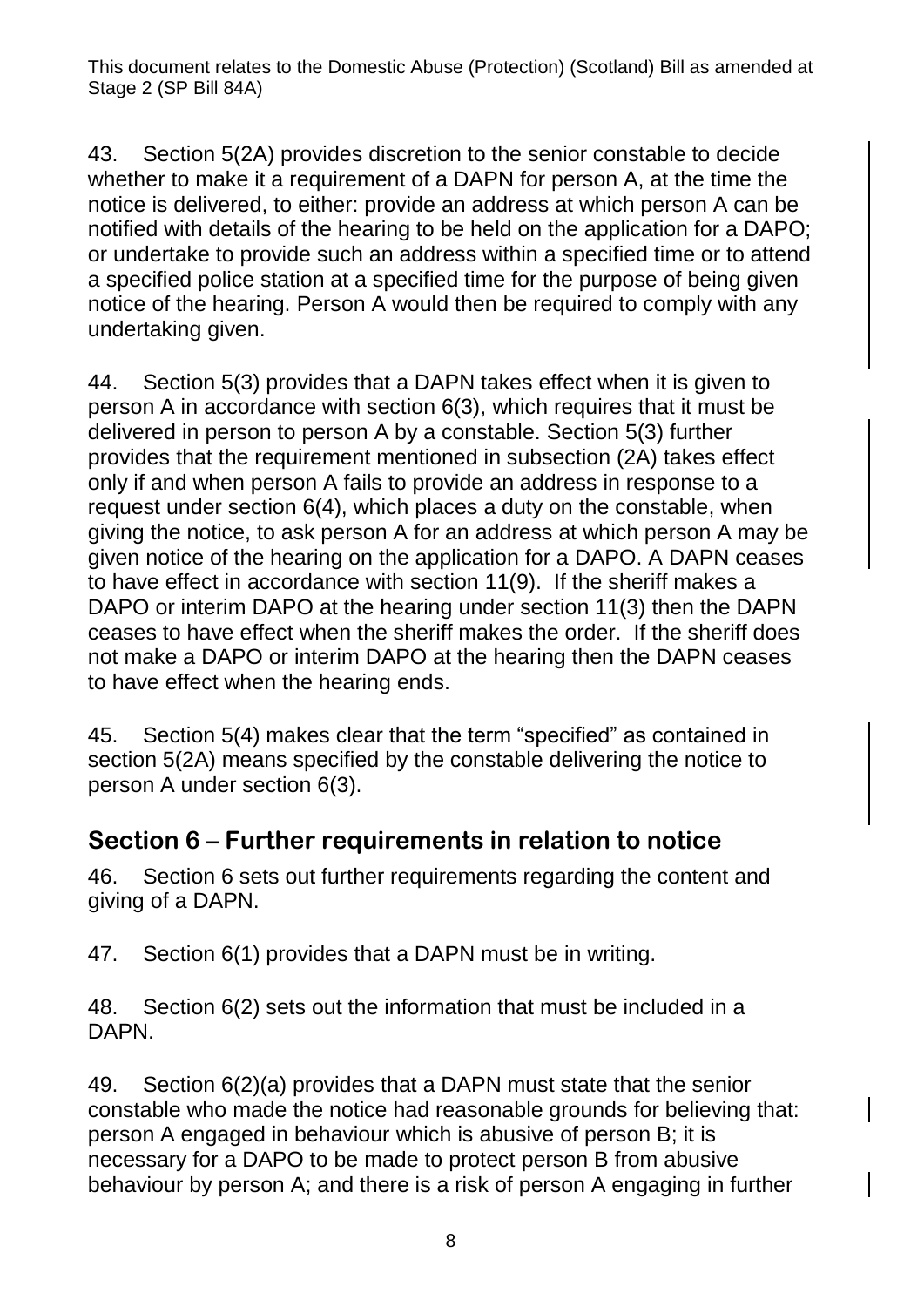behaviour which is abusive of person B immediately and it is necessary to make the DAPN to protect B from that behaviour. Section 6(2A) makes clear that the reference to "immediately" in subsection (2)(a)(iii) has the same meaning given by section 4(1A) which means in the period before the sheriff can make an interim domestic abuse protection order or a domestic abuse protection order.

50. Section 6(2)(b) provides that a DAPN must state that the person against whom it has been made commits an offence if, without reasonable excuse, they fail to do anything that they are required to do by the notice, or do anything which they are prohibited from doing by the notice (see section 7).

51. Sections 6(2)(c) to (g) set out the information about the procedure for applying for a DAPO that requires to be included in a DAPN. It must explain that the police will make an application to the sheriff for a DAPO no later than the first court day after the day on which the DAPN is given to A, that person A will be given notice of the hearing on a DAPO to be held under section 11(3), that the DAPN ceases to have effect when the sheriff makes a DAPO or interim DAPO, or otherwise when the hearing ends and that a DAPO may impose such requirements and prohibitions as the sheriff considers to be necessary for the purpose of protecting person B from abusive behaviour by person A. Section 6(3) requires the DAPN to be given in person to person A by a constable.

52. Section 6(4) places a duty on the constable to ask person A for an address at which they can be contacted in order to give them notice of the hearing on the application for a DAPO.

#### **Section 7 – Offence of breaching notice**

53. Section 7 provides that it is a criminal offence for a person to breach the terms of a DAPN without reasonable excuse. The maximum penalty on summary conviction is 12 months imprisonment and a fine not exceeding level 3 on the standard scale.

#### Domestic abuse protection orders

#### **Section 8 – Making of domestic abuse protection order**

54. Section 8 sets out the process for applying to the court for a DAPO. The application will be made in the name of the chief constable but section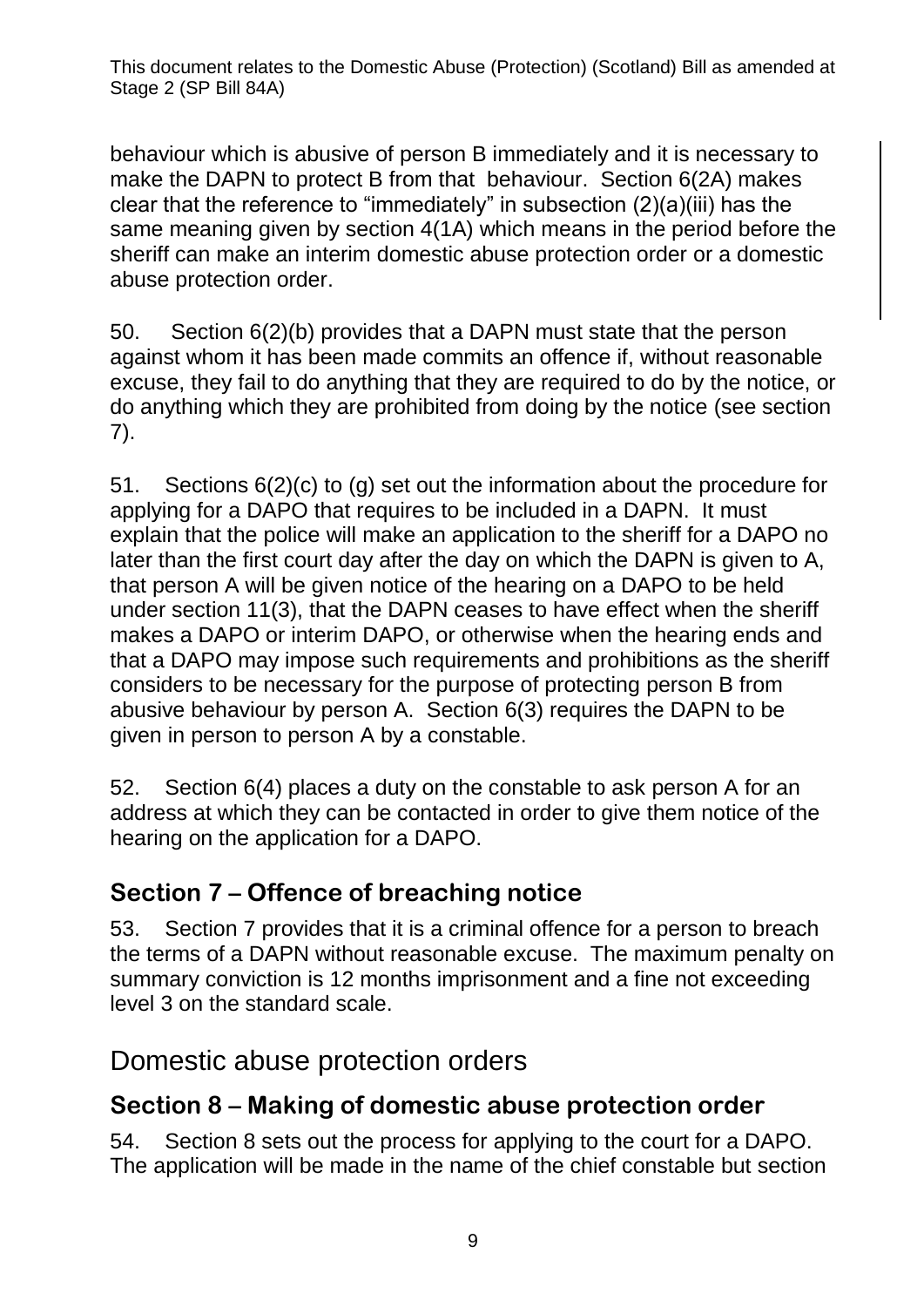18(1) of the Police and Fire (Reform) (Scotland) Act 2012 enables the chief constable to direct or authorise any other constable to carry out any of his functions.

55. Section 8(1)(a) provides that where a senior constable has made a DAPN, the chief constable must apply to the sheriff for a DAPO in relation to the person to whom the DAPN has been given. Section 8(1)(b) allows an application to be made in any case in which a DAPN has not been given.

56. Section 8(2) provides for the test which the sheriff must apply in determining whether to make a DAPO. Subsection (2)(a) provides that the sheriff may make a DAPO only if they are satisfied that: person A has engaged in behaviour which is abusive of person B; there is an immediate or imminent risk of person A engaging in further behaviour which is abusive of person B; and that it is necessary to make the order to protect person B from abusive behaviour by person A. Section 8(2)(b) provides that a sheriff may only make a DAPO if person B consents to the order being made.

57. Section 8(3) provides that, in determining whether person A has been abusive towards person B, it does not matter whether the abusive behaviour occurred in Scotland or elsewhere.

58. Section 8(3A) provides that, in deciding whether it is necessary to make a DAPO to protect person B from abusive behaviour by person A, the abusive behaviour the court has in mind must include, but need not be limited to, the behaviour that the sheriff considers there is a risk of occurring immediately or imminently. This means that the sheriff can also have regard to any risk of abusive behaviour that may occur at a later point in time (although this needs to be read in the context of the DAPOs only lasting for a maximum of two months, which may be extendable on application to three months).

59. Section 8(4) provides that the sheriff may permit person B to become party to proceedings.

60. Section 8(5) provides that, before determining the application, the sheriff must give an opportunity to the chief constable, person A and person B to make representations about the application, although section 10(5) enables the sheriff to make an interim order even if such an opportunity has not been given.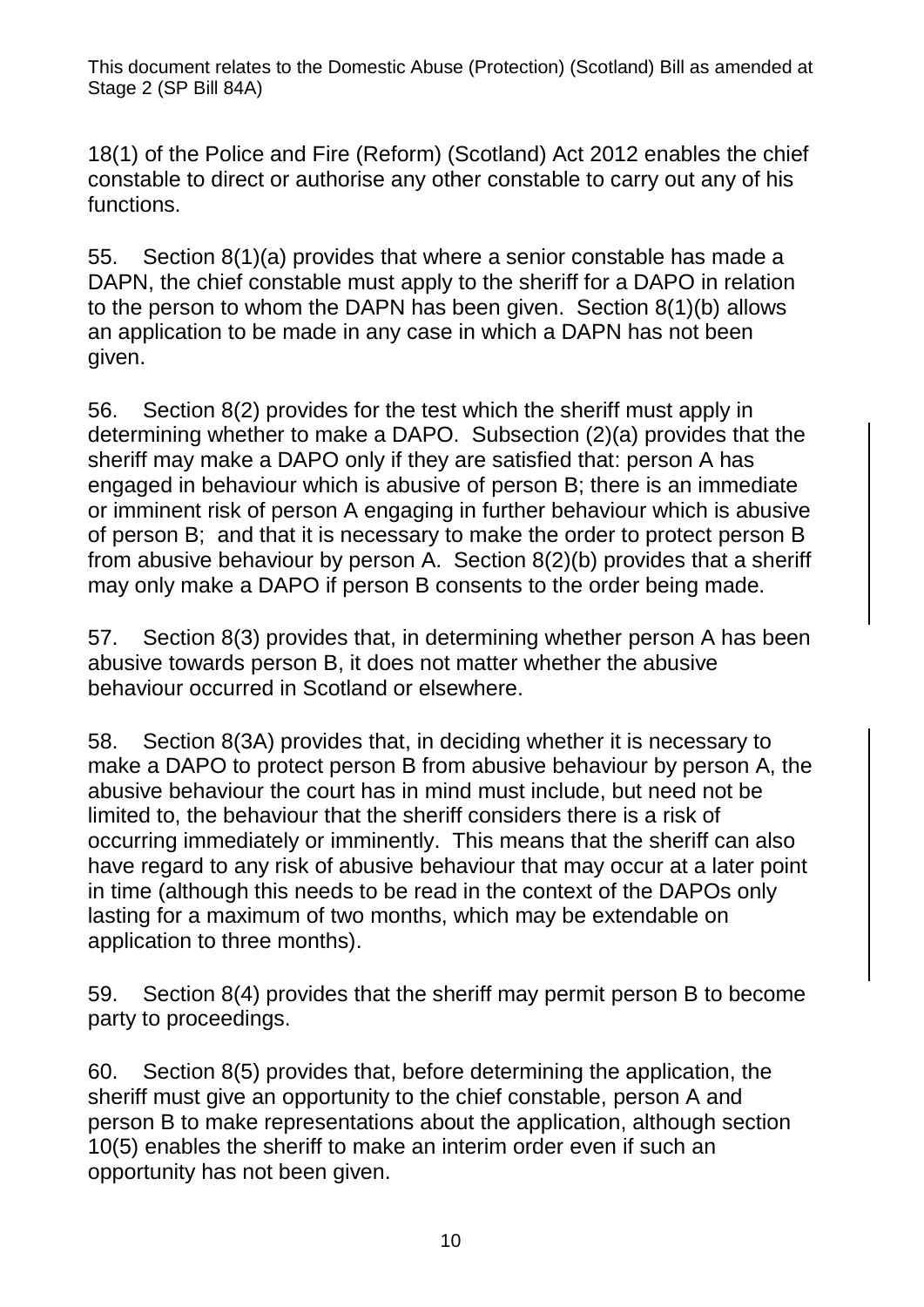61. Section 8(6) sets out matters which the sheriff is required to take into account in determining an application for a DAPO. They are: any representations made to the sheriff by the chief constable or by person A; any views of person B in relation to the application of which the sheriff is aware, whether these views are expressed in representations made to the sheriff or by another means, such as expressing them to the police; and the welfare of any child whose interests the sheriff considers to be relevant to the application.

62. Subsection (6A) when read together with subsection (6B) places a duty on the sheriff to take such steps as are reasonable in the circumstances to give a child an opportunity to express views in relation to an application for a DAPO where the sheriff is considering making provision in an order which would relate directly to the child, such as a requirement that person A should not contact or approach the child. The sheriff is then required to take into account any views of the child of which the sheriff is aware, whether as a result of the steps taken to give an opportunity to express their views or otherwise.

63. Section (6C) provides that in taking account of any such views of the child, the sheriff must take into account the child's age and understanding.

#### **Section 9 – Content and effect of order**

64. Section 9 sets out the provisions that may be included in a DAPO and the period for which it has effect.

65. Section 9(1) provides that a DAPO is an order which requires person A to do, or prohibits A from doing, a thing or things specified in the order.

66. Section 9(2) provides that the requirements and prohibitions may include, but are not limited to, any requirement or prohibition which can be imposed by a DAPN under section 5(1). This might include, for example, a requirement to leave the place where person B is living, or a prohibition on contacting or approaching person B. In contrast with the DAPN, there is no exhaustive list of provisions which may be included in a DAPO and the sheriff may impose any prohibition or requirement that they consider necessary for the purpose of protecting person B from abusive behaviour by person A.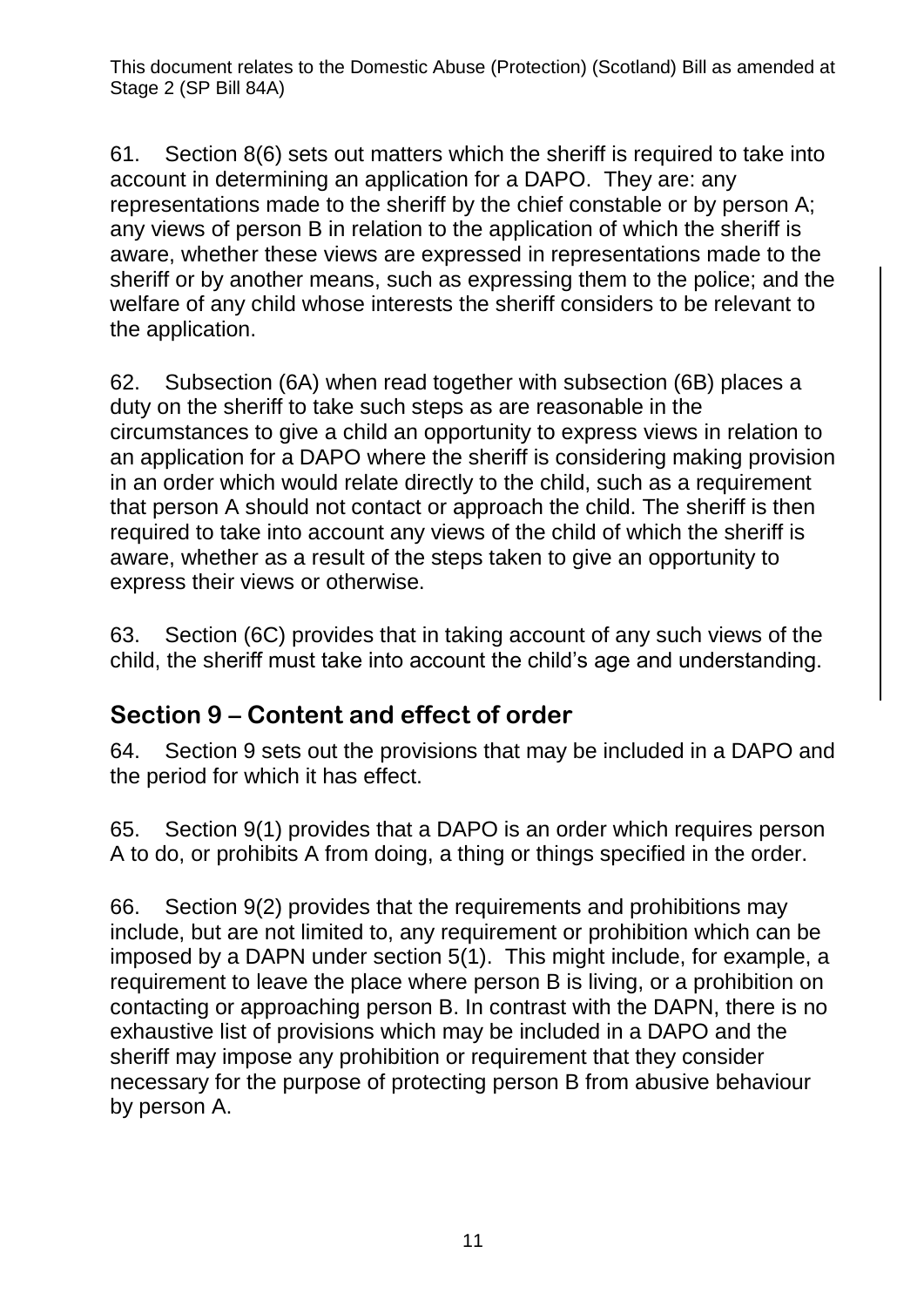67. Section 9(3) provides that the sheriff can only include a prohibition or requirement in a DAPO if they consider it is necessary for the purpose of protecting person B from abusive behaviour by person A.

68. Section 9(4) provides that a sheriff can make provision in a DAPO which has effect outside the sheriff's sheriffdom so, for example, a prohibition on person A contacting or approaching person B could apply outside the sheriff's sheriffdom.

69. Section 9(5) provides for the period of time for which a DAPO has effect. Section 9(5)(a) provides that a DAPO has effect for such a period as is specified in the order, and that this period must not exceed two months. Section 9(5)(b) provides that an order may specify different periods for which different requirements or prohibitions may have effect. This provides flexibility to address any anticipated changes to person A or person B's circumstances which the sheriff is aware of at the time that they make the DAPO. By way of example, a sheriff may consider it necessary to prohibit person A from coming within a specified distance of person B's place of work or study but if it is known that person B will not be attending this place of work or study for the full duration of the order then it would not be necessary for such a prohibition to have effect for the full duration of the order.

#### **Section 10 – Interim domestic abuse protection order**

70. Section 10 makes provision for a sheriff to make an interim DAPO where an application for a DAPO has been made under section 8(1). An interim DAPO may be made regardless of whether a DAPN has been given.

71. Section 10(2) provides that a sheriff may make an interim DAPO if the sheriff considers that, on the balance of convenience, it is just to do so. In deciding where the balance of convenience lies, the sheriff will balance the competing interests of those affected with a view to reaching a decision which causes the least harm to the persons affected in the interim period. Section 10(3) provides that, in deciding whether to make an interim DAPO, the sheriff must have regard to all the circumstances, including any risk that person A will cause harm to person B if an interim order is not made pending determination of the application for a full order.

72. Section 10(4) provides that an interim DAPO can include any prohibition or requirement that could be included in a DAPO.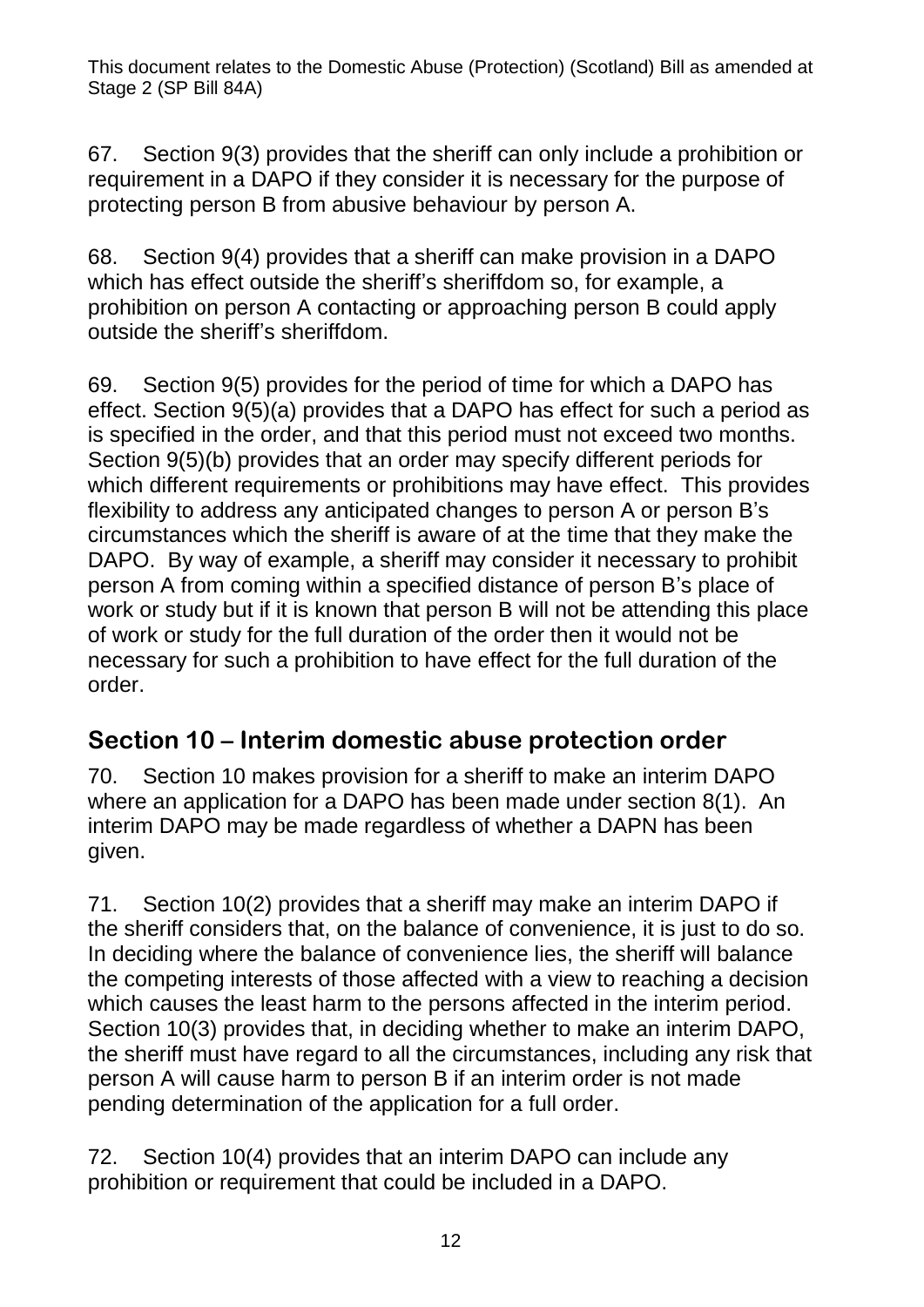73. Section 10(5) provides that the sheriff may make an interim order notwithstanding that person A or person B have not been given notice of proceedings as is required by section 11(5) or by rules of court, and before person A or person B have been given an opportunity to make representations about the interim order. Read with section 8(5) and section 11(5), the effect of this is that, where person A or person B have not been given notice of proceedings or an opportunity to make representations, the sheriff may make an interim DAPO to protect person B but not a final order. Section 10(5) also makes clear that the consent of person B is not required for an interim DAPO to be made.

74. Section 10(6) provides that where a sheriff makes an interim order in the circumstances described in section 10(5), they must hold a hearing in relation to the application for a DAPO as soon as is reasonably practicable.

75. Section 10(7) provides for the period of time for which an interim DAPO has effect. Section 11(7)(a) provides that an interim DAPO has effect for such a period as is specified in the order, and that this period must not exceed 3 weeks. The duration of an interim order does not count towards the maximum duration of a DAPO. Section 10(7)(b) provides that an interim order ceases to have effect, if it has not already done so, when the application for a DAPO under section 8(1) has been determined.

#### **Section 11 – Hearing to be held where domestic abuse protection notice has been given**

76. Section 11 makes provision with regard to the hearing which must take place where the chief constable applies to the sheriff for a DAPO under section 8(1)(a) after they have made a DAPN against person A.

77. Section 11(2) provides that, where the police make a DAPN, they must make an application under section 8(1)(a) to a sheriff for a DAPO not later than the first court day after the day on which the DAPN is given to person A as per section 6(3). "Court day" is defined at section 17. It is any day which is not a Saturday or Sunday or a court holiday.

78. Section 11(3) requires the sheriff to hold a hearing in relation to the application no later than the first court day after the day on which the application is made and section 11(4) requires that the hearing must be concluded on the day on which it begins.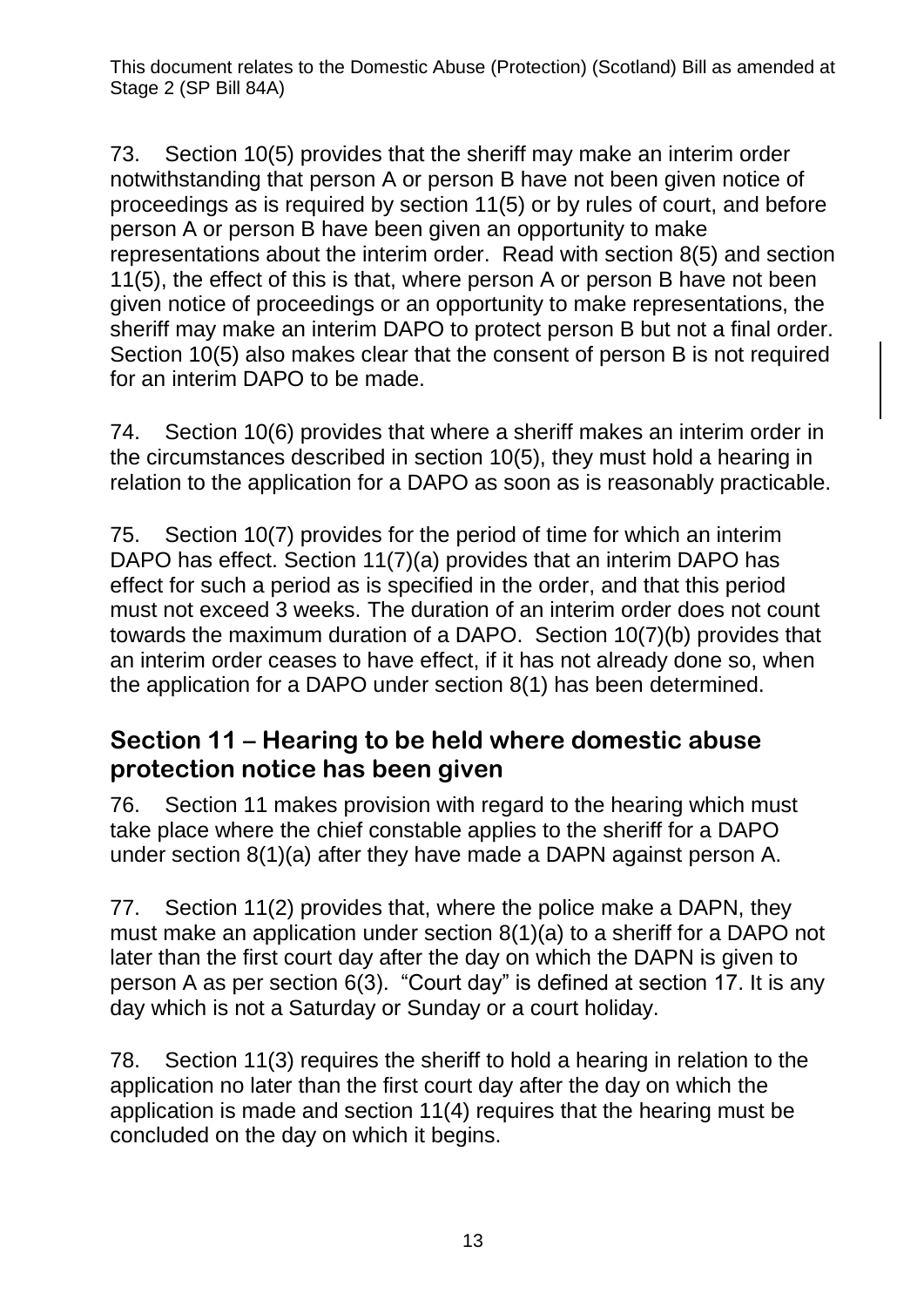79. Section 11(5)(a) places a duty on the chief constable to give person A notice of the hearing either by (i) leaving it at the address which person A has provided to the police whether given in accordance with section 5(2A) or 6(4) or otherwise in connection with the giving of notice under this subsection or (ii) giving it to person A on person A attending a police station in accordance with section 5(2A) or otherwise by delivering it to person A in person. Section 11(5)(b) places a duty on the chief constable to give person B notice of the hearing by leaving it the address at which person B usually resides, or by delivering it to person B in person.

80. Section 11(6) provides that the sheriff must hold the hearing even if the requirement at section 11(5) is not met. In such a case, the sheriff could make an interim order by virtue of section 10(5), but could not make a full order as the condition at section 8(5) would not be met.

81. Section 11(7) sets out the options available to the sheriff at that hearing. The sheriff can determine the application, providing the requirement to give an opportunity to person A, person B and the chief constable to make representations has been met, can make an interim DAPO or can continue proceedings, setting a date for a further hearing, without determining the application or making an interim DAPO.

82. Section 11(8) provides that the sheriff may not make an interim DAPO or a DAPO before the hearing is held.

83. Section 11(9) provides that a DAPN ceases to have effect if the sheriff makes a DAPO or interim DAPO at the hearing or otherwise, when the hearing ends. Because the hearing must come to an end on the day it begins, the DAPN will cease to have effect no later than the second court day after the day on which it is given to person A.

#### **Section 12 – Extension, variation or discharge of order**

84. Section 12 makes provision to enable an application to be made to extend, vary or discharge a DAPO.

85. Section 12(1) provides that the chief constable, person A and person B may apply to the sheriff to extend, vary or discharge a DAPO. The effect of this is that person B may apply to extend, vary or discharge the order even where person B is not a party to the proceedings for the order under section 8.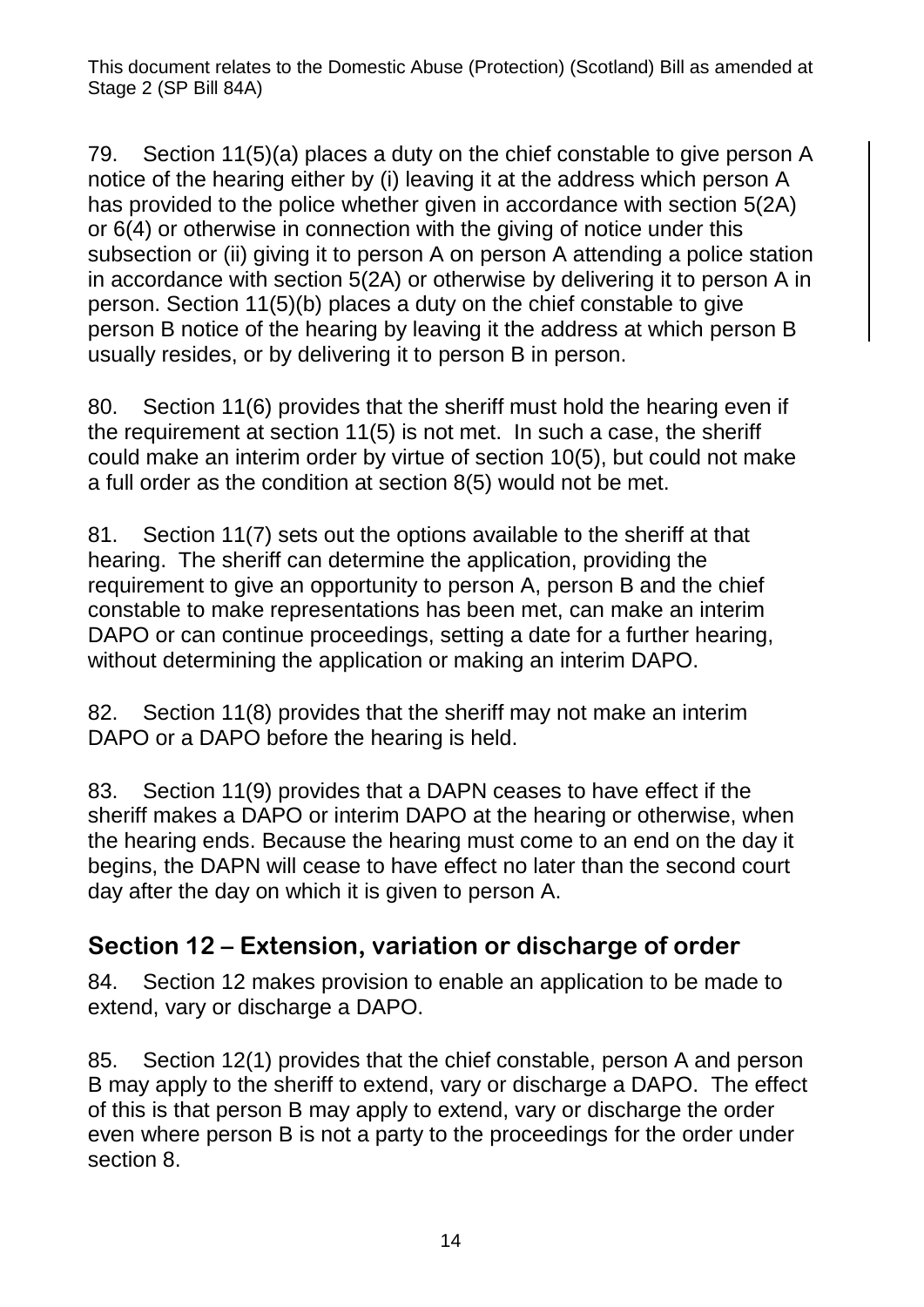86. Section 12(2) provides that the sheriff may permit any person referred to in section 12(1) to become party to proceedings relating to an application made by another person mentioned in that section.

87. Section 12(3) provides that, before determining an application to extend, vary or discharge a DAPO, the sheriff must give an opportunity to make representations on the application to the chief constable, person A and person B (whether or not the chief constable or person B is a party to proceedings).

88. Section 12(4) provides that, in determining an application to extend, vary or discharge a DAPO, the sheriff must take account of: any representations made to them by the chief constable or by person A; any views of person B in relation to the application of which the sheriff is aware, whether these views are expressed via representations made to the sheriff or by another means; and the welfare of any child whom the sheriff considers to be relevant to the application.

89. Section 12(4A) when read together with section 12(4B) places a duty on the sheriff to take such steps as are reasonable in the circumstances to give a child an opportunity to express views where the sheriff is considering extending or discharging a DAPO which contains provision relating directly to the child, or where the sheriff is considering varying a DAPO by including, removing or altering provision that relates directly to the child. The sheriff is then required to take into account any views of the child of which the sheriff is aware, whether as a result of the steps taken to give an opportunity to express their views or otherwise.

90. Section 12(4C) provides that in taking account of any such views of the child, the sheriff must take into account the child's age and understanding.

91. Section 12(5) provides that any reference to extending a DAPO in sections 12, 13 and 14 include a reference to extending the period for which a particular provision of the DAPO has effect. This would enable, for example, the court to extend a provision requiring person A not to contact or approach person B, while discharging a requirement or prohibition which is no longer necessary such as a prohibition against entering person B's home where person B has left that home.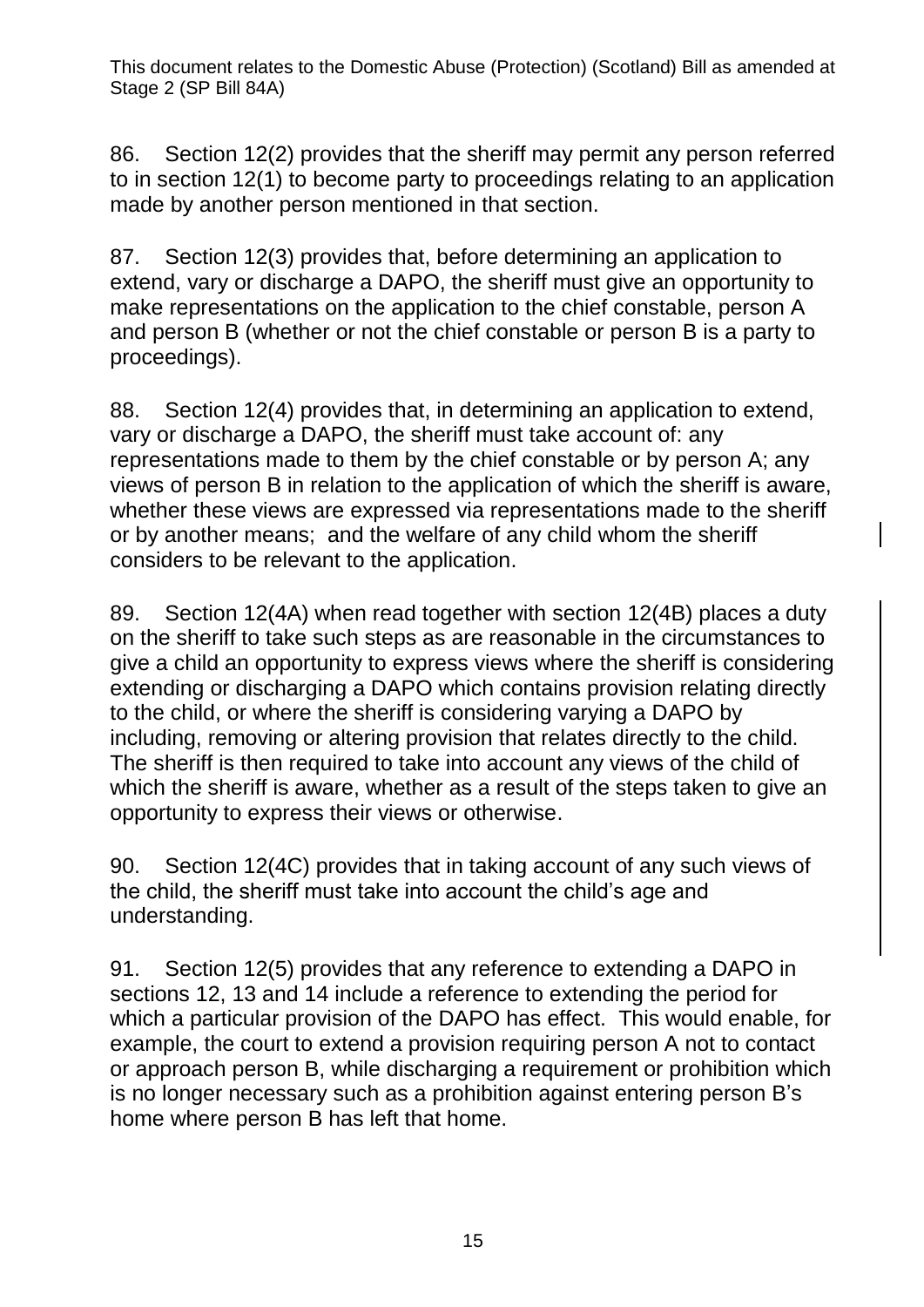#### **Section 13 – Extension, variation or discharge of order: further provision**

92. Section 13 makes further provision regarding the sheriff's powers to extend, vary or discharge a DAPO.

93. Section 13(1) provides that when a sheriff is considering an application to extend a DAPO, they may extend the DAPO only if it is necessary to do so and must vary the DAPO to remove any requirement or prohibition that is no longer necessary, and discharge the DAPO if satisfied that it is no longer necessary. Section 13(6) provides a definition of "necessary."

94. Sections 13(2) and 13(3) make provision regarding the length of time for which a DAPO can be extended. They provide that a DAPO can be extended for a period not exceeding one month (though this does not apply to an interim DAPO) and that the maximum period for which the order may have effect, including any period for which it is extended, is 3 months for a DAPO, and 3 weeks for an interim DAPO.

95. Section 13(4) provides that where an application is made under section 12(1) to vary the terms of a DAPO, the sheriff may vary the DAPO so as to add a prohibition or requirement if satisfied that it is necessary to do so ("necessary" is defined at section 13(6)) and must vary the DAPO to remove any requirement or prohibition which the sheriff is satisfied is no longer necessary and discharge the DAPO if satisfied that it is no longer necessary.

96. Section 13(5) provides that where an application is made under section 12(1) to discharge a DAPO, the sheriff must discharge the DAPO if satisfied that it is no longer necessary, and, if the sheriff does not discharge the order they must vary the DAPO so as to remove any requirement or prohibition which the sheriff is satisfied is no longer necessary.

97. Section 13(6) provides that, for the purpose of section 13, "necessary" means necessary for the purpose of protecting person B from abuse by person A.

#### **Section 14 – Interim extension or variation of order**

98. Section 14 makes provision enabling a sheriff to extend or vary a DAPO on an interim basis, pending determination of the application, when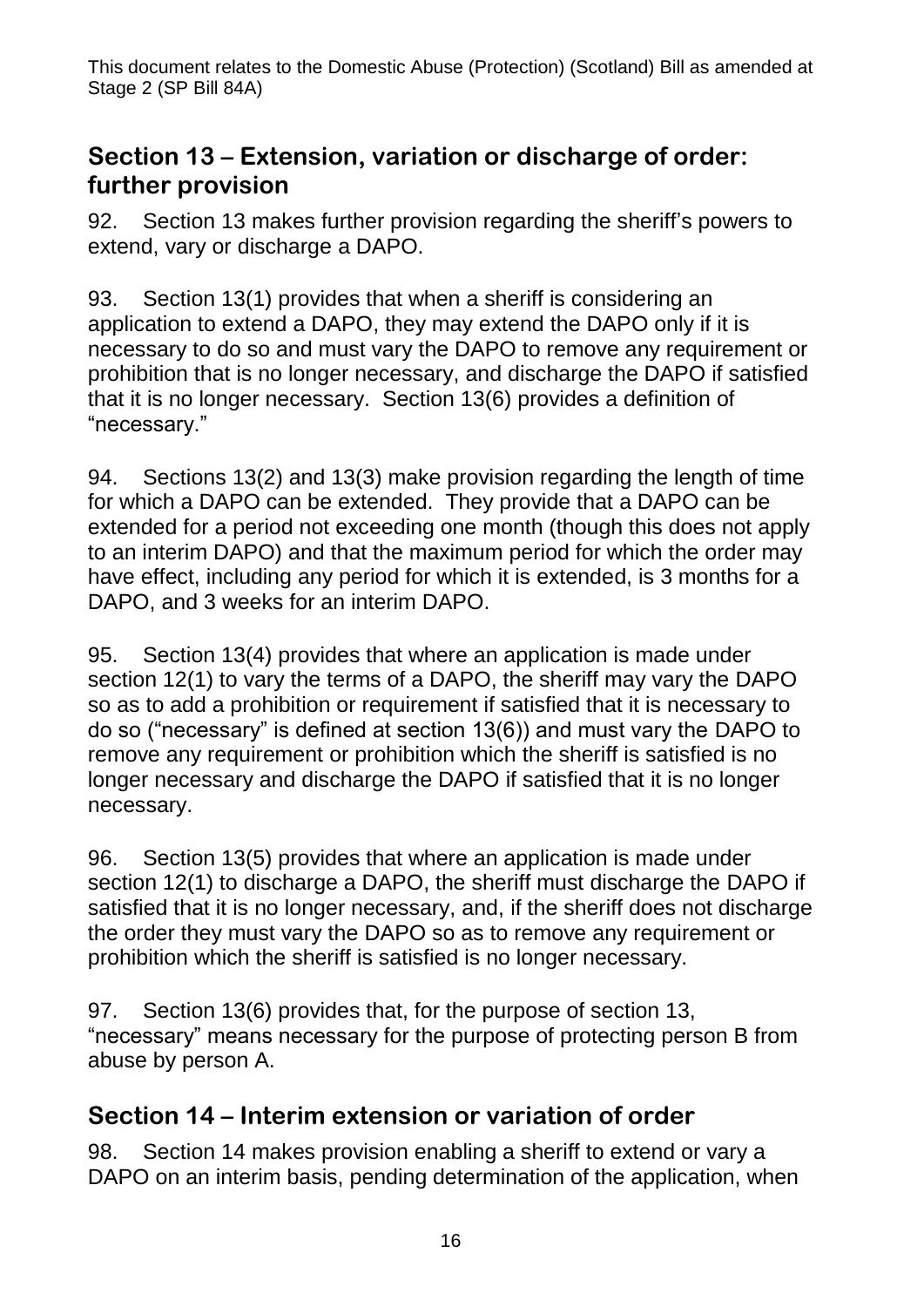considering an application to extend or vary a DAPO made under section 12(1).

99. Section 14(2) provides that the sheriff may vary or extend the order on an interim basis only if they consider, on the balance of convenience that it is just to do so.

100. Section 14(3) provides that, in deciding whether it is, on the balance of convenience, just, the sheriff must have regard to all the circumstances including any risk that if the order is not extended or varied on an interim basis, person A will cause harm to person B or, in the case of an application to vary an order, that if the order is varied on an interim basis, person A will cause harm to person B before the application is determined. This may be especially relevant in a case where person A applies to the court to vary the order by removing a prohibition or requirement.

101. Section 14(4) provides that the sheriff may extend or vary the DAPO on an interim basis even if the chief constable, person A or person B has not been given notice of the proceedings, and before giving the chief constable, person A, or person B the opportunity to make representations about the application. Section 14(5) provides that where the sheriff does so, they must hold a hearing in relation to the application as soon as reasonably practicable.

102. Section 14(6) provides that the extension or variation of a DAPO on an interim basis has effect for such a period as is specified by the sheriff, subject to the limits on the extension of a DAPO set out at section 13(3) and that it ceases to have effect, if it has not already done so, when the application under section 12(1) has been determined.

#### **Section 15 – Jurisdiction and competence**

103. Section 15 makes provision as regards the sheriff to whom an application for a DAPO under section 8(1) or an application to vary, extend or discharge a DAPO under section 12(1) should be made.

104. Section 15(2)(a) provides that an application for a DAPO may be made to a sheriff in whose sheriffdom either person A or person B is ordinarily resident. Section 15(2)(b) provides that an application to extend, vary or discharge a DAPO may be made to a sheriff of the same sheriffdom as the sheriff who considered the application for a DAPO which resulted (whether or not after appeal) in the making of the DAPO or interim DAPO to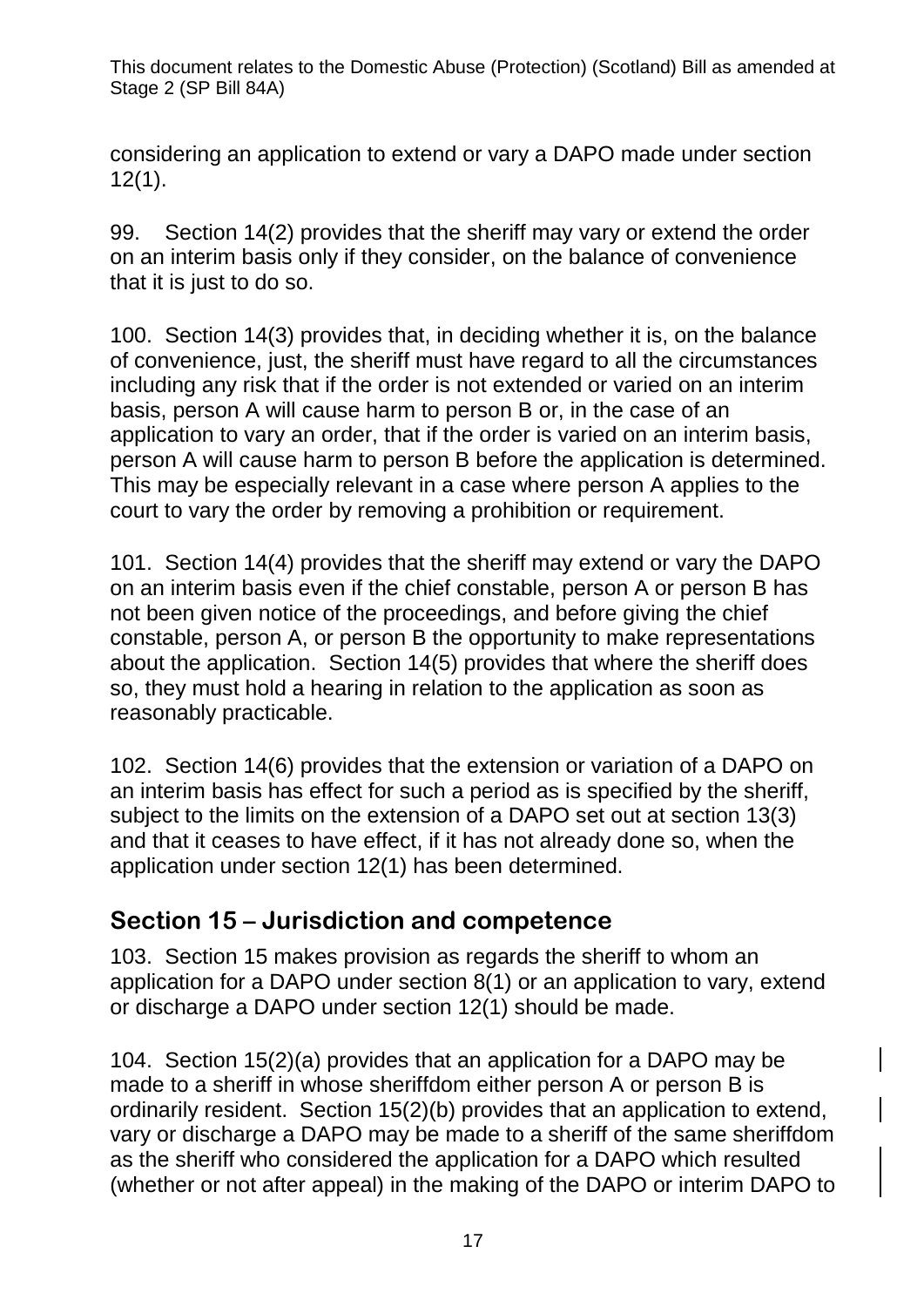which the application under section 12(1) relates. This ensures that all applications for extension, variation or discharge, including applications in cases where the order was made in the course of appeal proceedings, should be made to a sheriff in the same sheriffdom where the original application for a DAPO was considered.

105. Sections 15(3) to 15(6) make provision to enable a sheriff to make an order to transfer proceedings to a sheriff of another sheriffdom.

106. Section 15(4) provides that the sheriff may do so if they are satisfied that it would be more appropriate for the proceedings to be dealt with by a sheriff of another sheriffdom.

107. Section 15(5) provides that the sheriff may make an order under section 15(4) on the application of a party to proceedings, or on the sheriff's own initiative.

108. Section 15(6) provides that where an order is made under section 15(4), a sheriff of the sheriffdom to which the proceedings are to be transferred has jurisdiction and competence to consider and determine the proceedings. Section 15(7) provides that this does not affect any power that a sheriff has to decline jurisdiction in any case.

109. Section 15(8) amends schedule 1 of the Courts Reform (Scotland) Act 2014 so as to provide that a summary sheriff has competence with respect to proceedings relating to a DAPO or an interim DAPO.

#### **Section 15A – Effect of making of appeal on decision appealed against**

110. Section 15A concerns appeals against decisions made in DAPO proceedings.

111. Section 15A(1) and (2) make clear that decisions to make or refuse to make a DAPO and decisions to extend, vary or discharge, or refuse to extend, vary or discharge a DAPO are decisions which are appealable under section 110 of the Courts Reform (Scotland) Act 2014, meaning that an appeal may be taken without the need for permission.

112. Subsections (3) to (5) provide that, in all appeals under section 110 of the Courts Reform (Scotland) Act 2014, the original decision appealed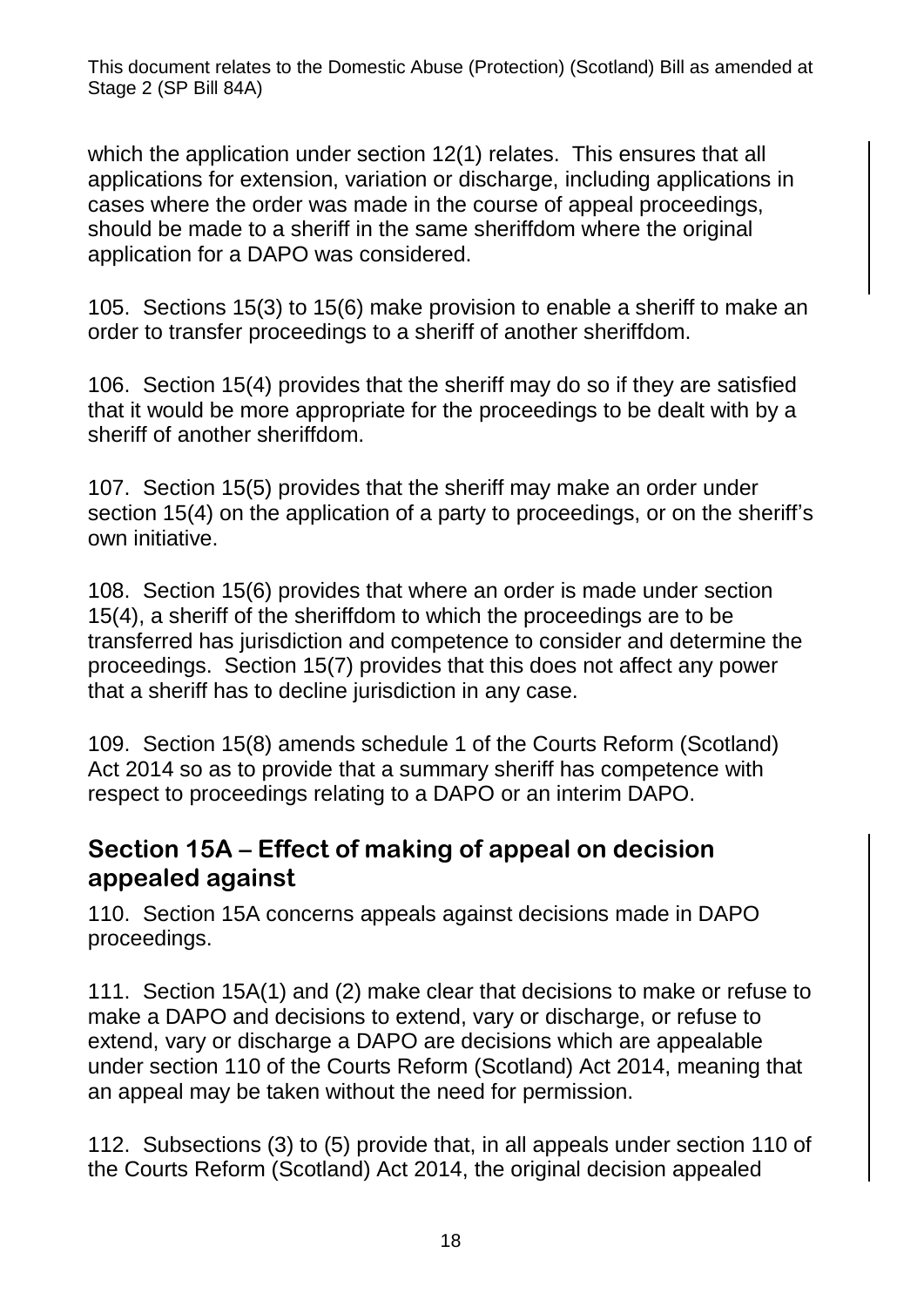against continues in effect until the determination of the appeal unless the decision is suspended by the Sheriff Appeal Court. In the case of an appeal which is remitted to the Court of Session under section 112 of the Courts Reform (Scotland) Act 2014, the power to suspend the original decision may be exercised by either the Sheriff Appeal Court or the Court of Session.

113. Subsections (6) and (7) set out a similar position in relation to appeals to the Court of Session made under section 113 of the 2014 Act against a decision of the Sheriff Appeal Court in an appeal under section 110 of the 2014 Act. The decision appealed against continues in effect until the appeal is disposed of, unless suspended by the Sheriff Appeal Court, or the Court of Session. Subsection (8) provides that, where the decision appealed against under section 113 is a decision to remit the case back to the sheriff, the sheriff may not take any further action in the case until the appeal is disposed of. This avoids the possibility of proceedings with potentially different outcomes taking place simultaneously.

#### **Section 16 – Offence of breaching order**

114. Section 16 makes provision relating to breach of a DAPO or an interim DAPO.

115. Section 16(1) provides that breach of a DAPO or an interim DAPO, without reasonable excuse, is a criminal offence. Section 16(2) provides that the maximum penalty on conviction at a summary trial is a term of imprisonment of up to 12 months or to a fine or both; and the maximum penalty on conviction on indictment is a term of imprisonment of up to five years or to a fine or both.

#### Interpretative provision

#### **Section 17 – Interpretation of Part**

116. Section 17 defines certain terms used in Part 1.

#### Part 2 – Termination of Scottish Secure Tenancies in cases involving abusive behaviour

117. The Housing (Scotland) Act 2001 ("the 2001 Act") creates and regulates a class of residential tenancies known as Scottish secure tenancies. These are tenancies in the social sector, where the landlord is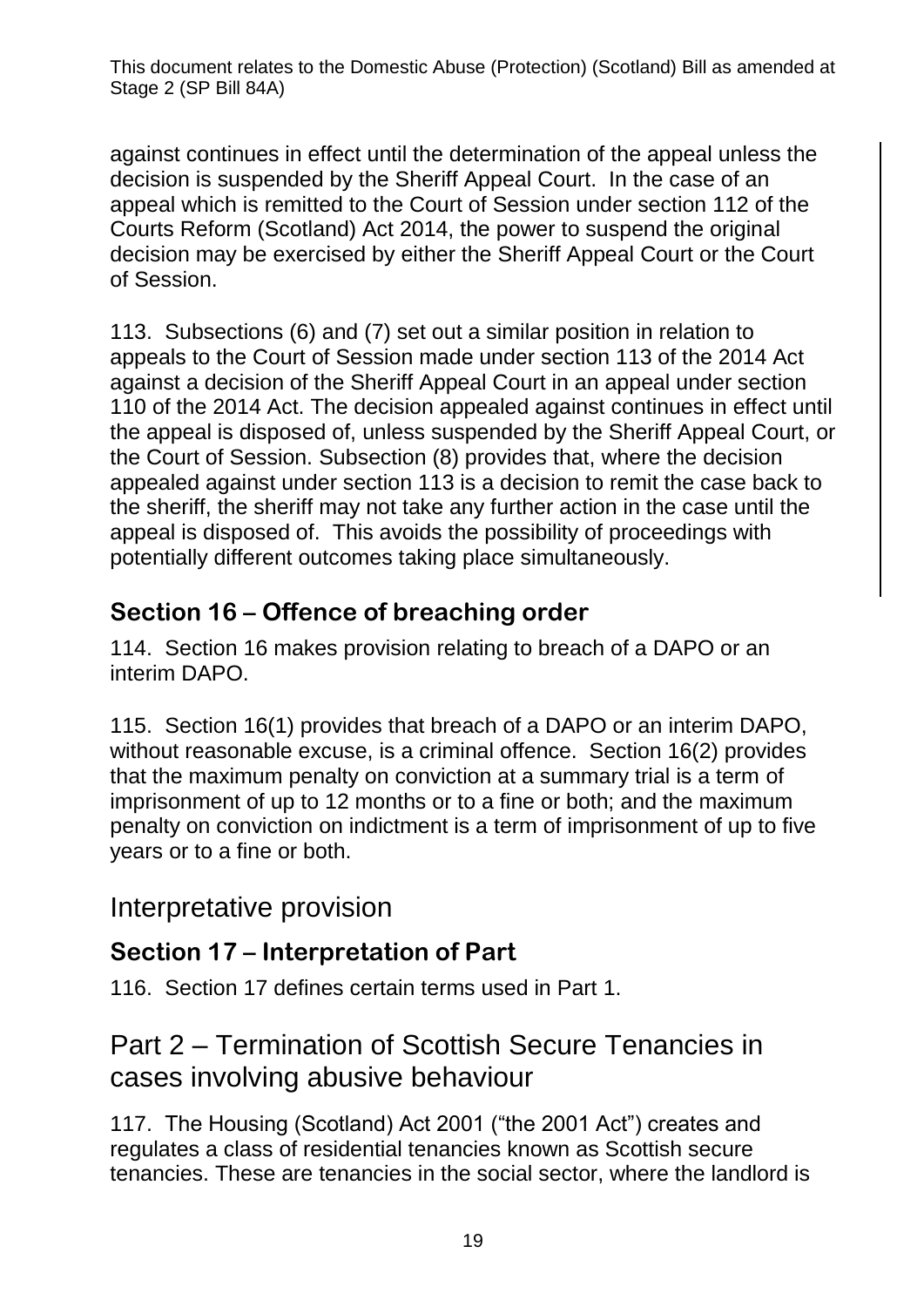either a local authority landlord, a registered social landlord (such as a housing association) or Scottish Water. A Scottish secure tenancy may not be brought to an end except in the circumstances specified in section 12(1) of the 2001 Act. One of those circumstances is where a landlord obtains a court order under section 16(2) of the 2001 Act for recovery of possession. A landlord is only entitled to recover possession on certain grounds, set out in schedule 2 of the 2001 Act. Section 14 of the 2001 Act sets out a process which a landlord must follow before the landlord can raise proceedings (by way of summary cause) for recovery of possession. The landlord must serve notice on the tenant specifying a ground or grounds on which recovery is sought. Proceedings may not be raised until the period of time specified in section 14(4) of the 2001 Act has passed after service of the notice.

118. Part 2 of the Bill creates one new ground for recovery of possession by a landlord, namely that the tenant, who is a sole tenant, has engaged in behaviour which is abusive of a partner or ex-partner. This is to allow the landlord to enter into a new tenancy with the partner or ex-partner who is the victim of the abusive behaviour. It also allows a landlord to apply for an order terminating a tenant's interest in a Scottish secure tenancy, where that tenant is a joint tenant with the partner or ex-partner, and has an engaged in behaviour which is abusive of the partner or ex-partner.

#### **Section 18 – Additional ground for ending tenant's interest in house**

119. Section 18 amends sections 14 and 16 and schedule 2 of the 2001 Act to make provision for recovery of possession, or termination of a joint tenant's interest, on that ground.

#### **Additional ground**

120. Section 18(4) inserts paragraph 15A into schedule 2 of the 2001 Act, creating a new ground on which the landlord under a Scottish secure tenancy may raise court proceedings under section 14 of the 2001 Act. On this new ground, the landlord may raise proceedings either: for recovery of possession of the house (in the case of a sole tenant), or for termination of the tenant's interest in the tenancy (in the case of a joint tenant).

121. Sub-paragraphs (1) and (2) of the new ground require that a person ("person T") who is the tenant or one of the joint tenants has engaged in behaviour which is abusive of a person ("person P") who is a partner or ex-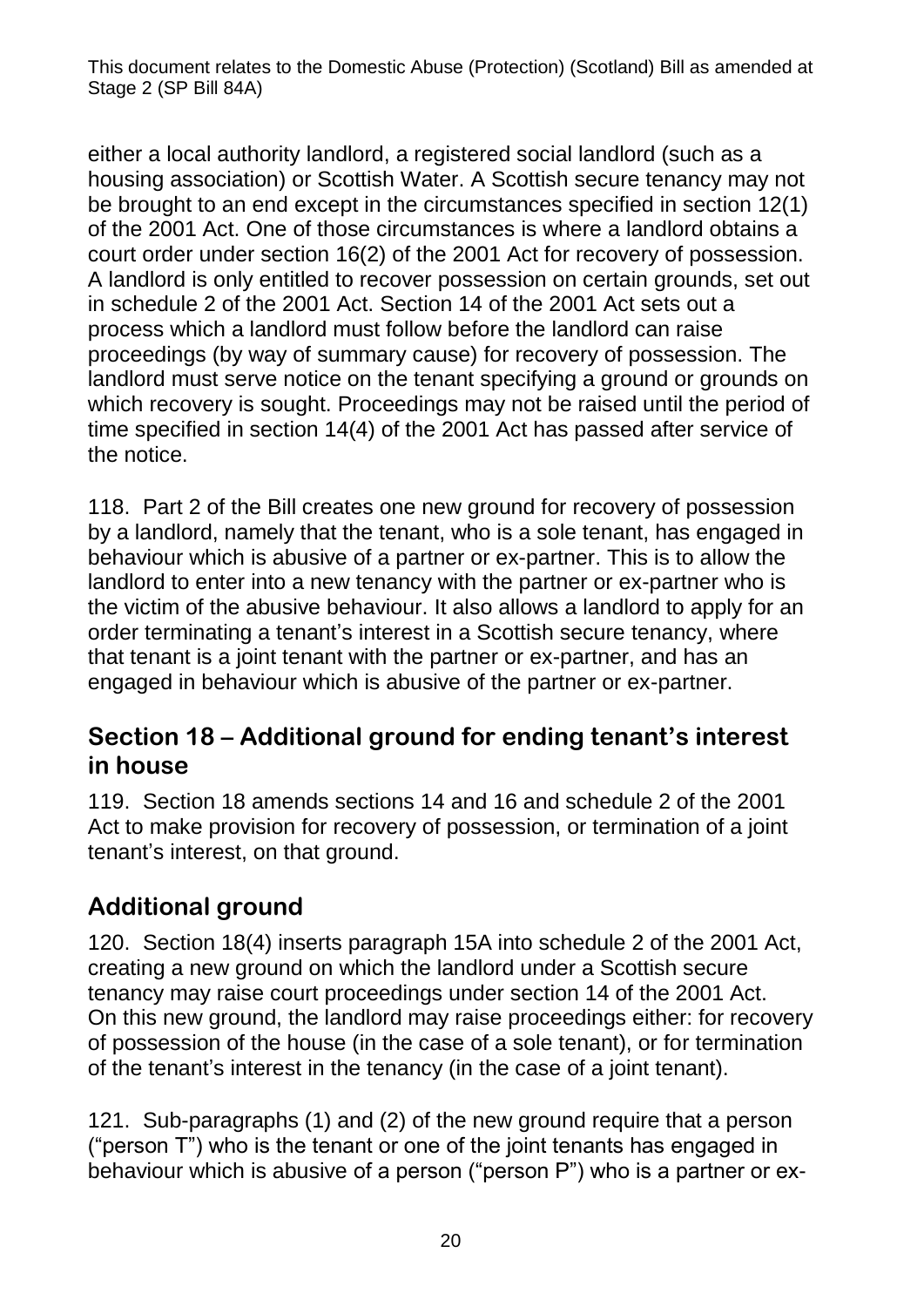partner of person T. In addition, the house must be person P's only or principal home, and person P must wish to continue living in the house. Where person T is the sole tenant, the landlord must also wish to recover possession of the house from person T for the purpose of entering into a tenancy with person P instead.

#### **Proceedings by the landlord for possession**

122. Where person P and person T are joint tenants (whether with or without others) (see paragraph 15A(2)(a) of schedule 2 of the 2001 Act, as inserted by section 18(4)), then the landlord may raise proceedings for an order to terminate person T's interest in the tenancy. Section 18(2)(a) and (b) amends section 14(1) of the 2001 Act, and inserts a new section 14(1A), accordingly. Section 18(2)(c) makes consequential amendments to section 14(4) of the 2001 Act.

123. Where person P is the sole tenant, then the new paragraph 15A is added (by section 18(4)) to the other grounds in schedule 2 of the 2001 Act on which a landlord may raise proceedings for recovery of possession, by virtue of section 14(1)(a) of the 2001 Act. As set out in paragraph 15A(2)(d)(i) of schedule 2 of the 2001 Act, the purpose of recovering possession from person T is to enter into a tenancy with person P instead.

124. Sub-paragraph (3) of the new ground defines the "partner or expartner of person T" to be either a spouse or former spouse, or civil partner or former civil partner, or a person with whom person T has lived with in the house as if a spouse for a period of at least six months in the twelve months prior to the proceedings being raised. This can include intermittent periods that amount to six months in total within the last twelve months. It also ensures that references to abusive behaviour by person T are construed in accordance with sections 2 and 3 (in Part 1 of the Bill)

125. Section 18(2)(d) inserts new subsection (5C) into section 14 of the 2001 Act. Where a landlord raises proceedings under section 14 which include the additional ground at paragraph 15A of schedule 2 of the 2001 Act, this new subsection requires the landlord to give the tenant, as well as any qualifying occupier, advice and assistance regarding alternative accommodation. This advice and assistance must be provided as soon as is reasonably practicable after raising the proceedings.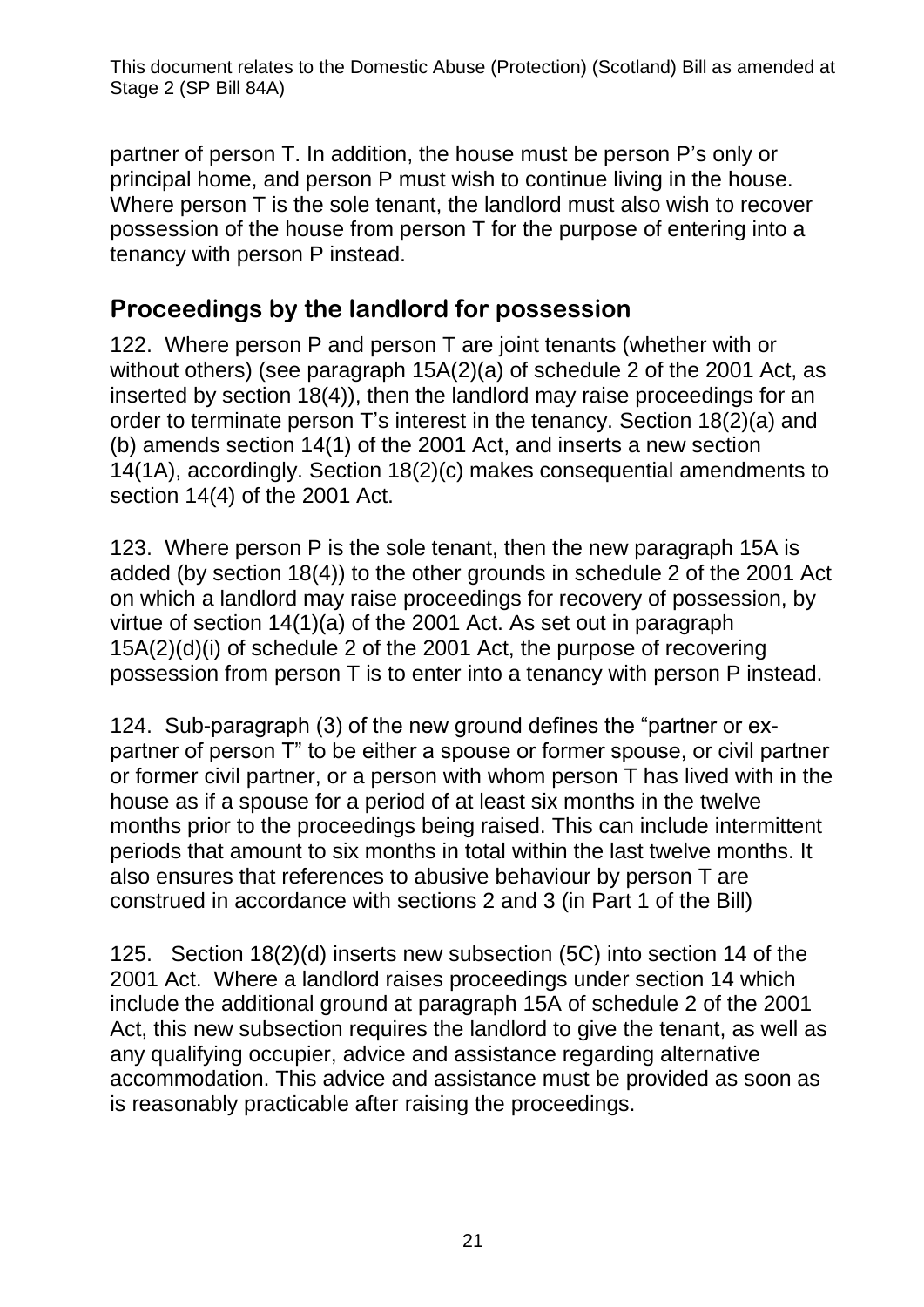#### **Powers of court in possession proceedings**

126. Section 18(3) amends section 16 of the 2001 Act.

127. Section 18(3)(a) amends section 16(1) of the 2001 Act so that the court can also adjourn the proceedings on the new ground at paragraph 15A of schedule 2 of the 2001 Act.

128. Section 18(3)(b) inserts new paragraphs (d) and (e) into section 16(2) of the 2001 Act to give the court the powers necessary, if it appears to the court that the new ground at paragraph 15A of the 2001 Act is established, to grant an order for recovery of possession (where person T is the sole tenant). New paragraphs (d) and (e) are inserted into section 16(2) of the 2001 Act by section 18(3)(b)(ii), setting out additional circumstances in which the court must make an order for recovery of possession. They require the court to make the order if the landlord has a ground for it under the new ground at paragraph 15A of schedule 2 of the 2001 Act, the tenant is the sole tenant, and either: it is reasonable to make the order, or the tenant has in the preceding year been convicted of an offence in respect of the abusive behaviour referred to in the new ground which is punishable by imprisonment. Section 18(3)(b)(i) makes a consequential amendment to section 16(2) of the 2001 Act.

129. Section 18(3)(c) inserts new subsection (3ZA) into section 16 of the 2001 Act, requiring the court, where person P and person T have a joint tenancy (whether or not with others), to make an order for termination of person P's interest in the joint tenancy if the landlord has a ground for it under the new ground at paragraph 15A of the 2001 Act and either: it is reasonable to make the order, or the tenant has in the preceding year been convicted of an offence in respect of the abusive behaviour referred to in the new ground which is punishable by imprisonment. Section 18(3)(d) makes a consequential amendment to section 16(3A) of the 2001 Act.

130. Section 18(3)(c) also inserts new subsection (3ZB) into section 16 of the 2001 Act, requiring the court, when considering whether it is reasonable to make an order under section 16(2)(d)(iii) or (3ZA)(a)(ii) of the 2001 Act, to have regard to any risk that the tenant will engage in further behaviour of the kind mentioned in the new ground at paragraph 15A of the 2001 Act.

131. Section 18(5) to (8) make consequential changes to titles and headings in relation to sections 14 and 16, and schedule 2, of the 2001 Act.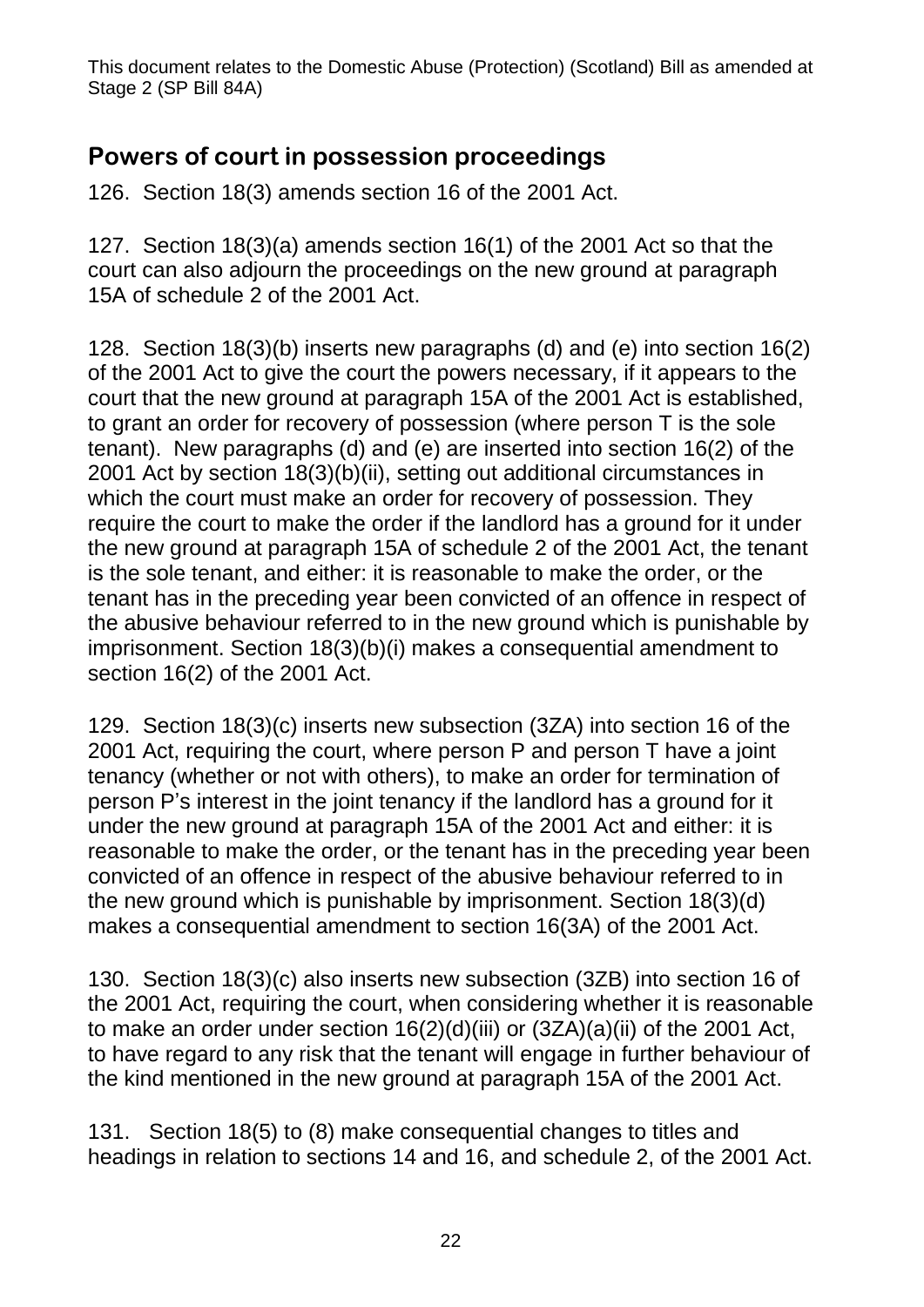### Part 3 – Final provisions

#### **Section 19 – Ancillary provision**

132. Section 19 provides a power for the Scottish Ministers to make, by regulations, incidental, supplementary, consequential, transitional, transitory or saving provision that they consider appropriate for the purposes of, in connection with or for giving full effect to the Act for the Bill.

#### **Section 20 – Commencement**

133. Section 20 provides that section 17 and Part 3 come into force on the day after Royal Assent. All other provisions are to come into force on a day appointed by regulations made by the Scottish Ministers, and those regulations may make transitional, transitory or saving provision related to commencement.